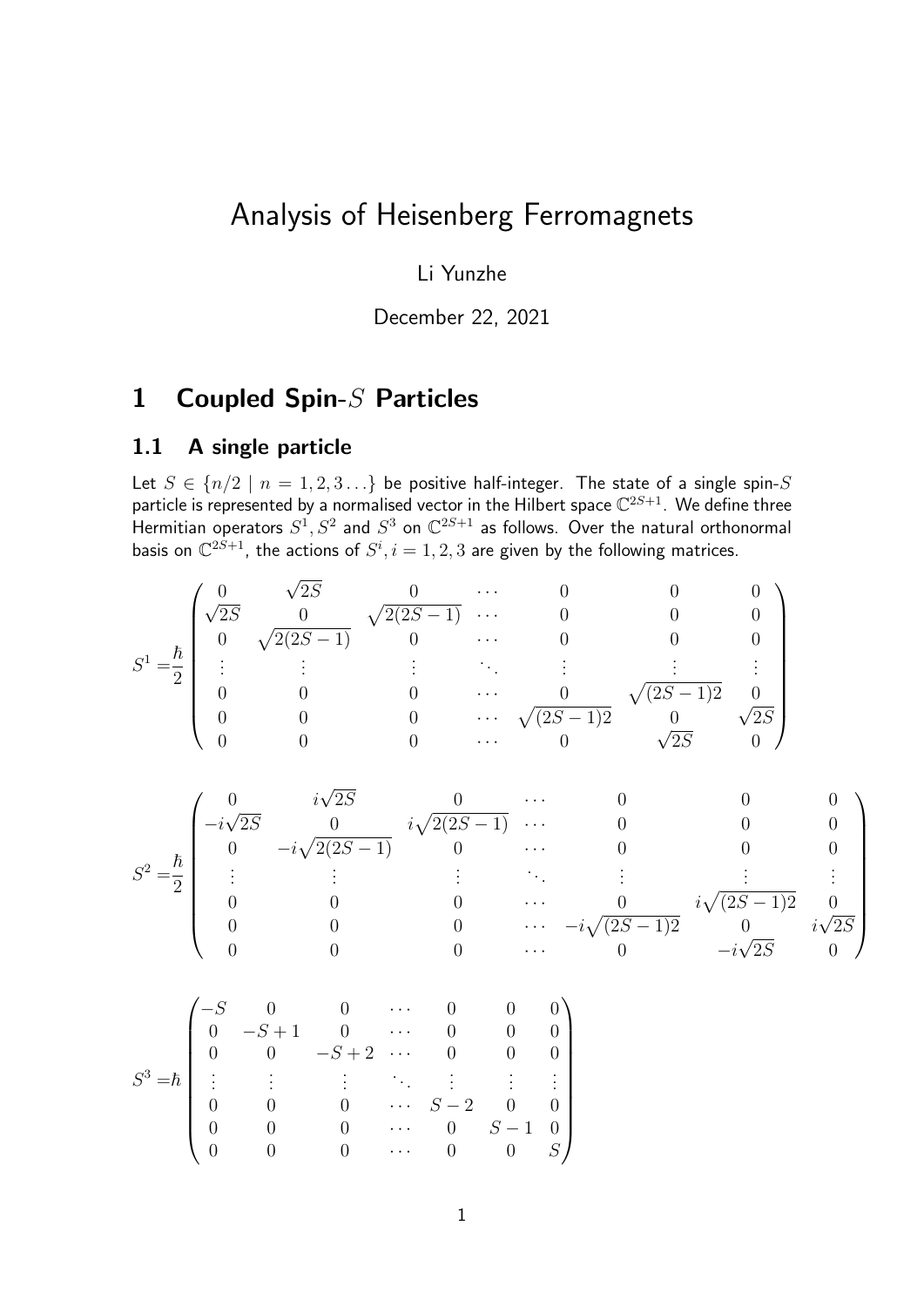In the abstract theory of Lie algebras, the space  $\mathbb{C}^{2S+1}$  carries an irreducible representation of  $\mathfrak{sl}_2(\mathbb{C})$ . The matrices above are the actions of the Pauli matrices

$$
\sigma_1 = \begin{pmatrix} 0 & 1 \\ 1 & 0 \end{pmatrix}, \quad \sigma_2 = \begin{pmatrix} 0 & i \\ -i & 0 \end{pmatrix}, \quad \sigma_3 = \begin{pmatrix} -1 & 0 \\ 0 & 1 \end{pmatrix} \in \mathfrak{sl}_2(\mathbb{C})
$$

respectively. The operator  $\vec{S}^2=(S^1)^2+(S^2)^2+(S^3)^2$  is diagonal and the  $(m+1)$ -th diagonal entry is  $\hbar^2(S-m)^2 + \frac{\hbar^2}{2}$  $\frac{\hbar^2}{2}((m+1)(2S-m)+m(2S-(m-1))) = \hbar^2 S(S+1)$ for all  $0 \le m \le 2S$ . In the following, we shall assume  $\hbar = 1$ .

#### 1.2 Multiple particles

The states of a composite system consisting of  $L$  particles each of spin- $S$  are described by elements in the tensor product

$$
\mathbb{C}^{2S+1}\otimes \mathbb{C}^{2S+1}\otimes \mathbb{C}^{2S+1}\otimes \cdots \otimes \mathbb{C}^{2S+1}.
$$

For  $x=1,2,\ldots,L$  and  $j=1,2,3$ , let  $S_x^j=\mathrm{id}\mathop{\otimes}\cdots\mathop{\otimes} S^j\mathop{\otimes}\cdots\mathop{\otimes}\mathrm{id}$  be the operator acting on the x-th component by  $S^j$ .

Define the total angular momentum operators to be

$$
S_{tot}^j = \sum_{x \in V} S_x^j, \quad j = 1, 2, 3. \tag{1.1}
$$

The number operator  $n_x$  is defined to be  $n_x=S_x^3{+}S.$  For a state vector  $\ket{m_1,m_2,\ldots,m_L}$ satisfying

$$
S_x^3 | m_1, m_2, \ldots, m_L \rangle = m_x | m_1, m_2, \ldots, m_L \rangle,
$$

we can think of it as a state having  $m_x+S\geq 0$  many particles at the site  $x=1,2,\ldots,L$ . Define the so-called ladder (raising and lowering) operators to be

$$
\vec{S}_{tot}^{\pm} = S_{tot}^1 \pm i S_{tot}^2.
$$
 (1.2)

The triple of operators  $\{S^1_{tot}, S^2_{tot}, S^3_{tot}\}$  gives a representation of  $\mathfrak{sl}_2(\mathbb{C})$  on the space  $\bigotimes_{x\in V}\mathbb{C}^{2S+1}$ , although this representation is not irreducible in general. By standard facts on semisimple Lie algebras, we can decompose the representation  $\bigotimes_{x\in V}\mathbb{C}^{2S+1}$ into a direct sum of irreducible representations of  $\mathfrak{sl}_2(\mathbb{C})$  as follows.

<span id="page-1-0"></span>
$$
\bigotimes_{x \in V} \mathbb{C}^{2S+1} = \mathbb{C}^{2SL+1} \oplus \mathbb{C}^{2(SL-1)+1} \oplus \cdots \oplus \mathbb{C}^{2(SL-1)+1}
$$
\n
$$
\oplus \mathbb{C}^{2(SL-2)+1} \oplus \cdots \oplus \mathbb{C}^{2(SL-2)+1}
$$
\n
$$
\oplus \mathbb{C}^{2(SL-3)+1} \oplus \cdots \oplus \mathbb{C}^{2(SL-3)+1}
$$
\n
$$
\oplus \cdots
$$
\n
$$
\oplus \mathbb{C}^{2(SL-[SL])+1} \oplus \cdots \oplus \mathbb{C}^{2(SL-[SL])+1}.
$$
\n(1.3)

On each component  $\mathbb{C}^{2(SL-n)+1}$  of [\(1.3\)](#page-1-0), the Casimir operator  $(\vec{S}_{tot})^2$  acts as a scalar  $(SL - n)(SL - n + 1)$ . Let us define an operator T which acts on each component  $\mathbb{C}^{2(SL-n)+1}$  as the scalar  $SL-n$  so that  $(\vec{S}_{tot})^2\,=\,T(T+1).$  The integer  $n$  is the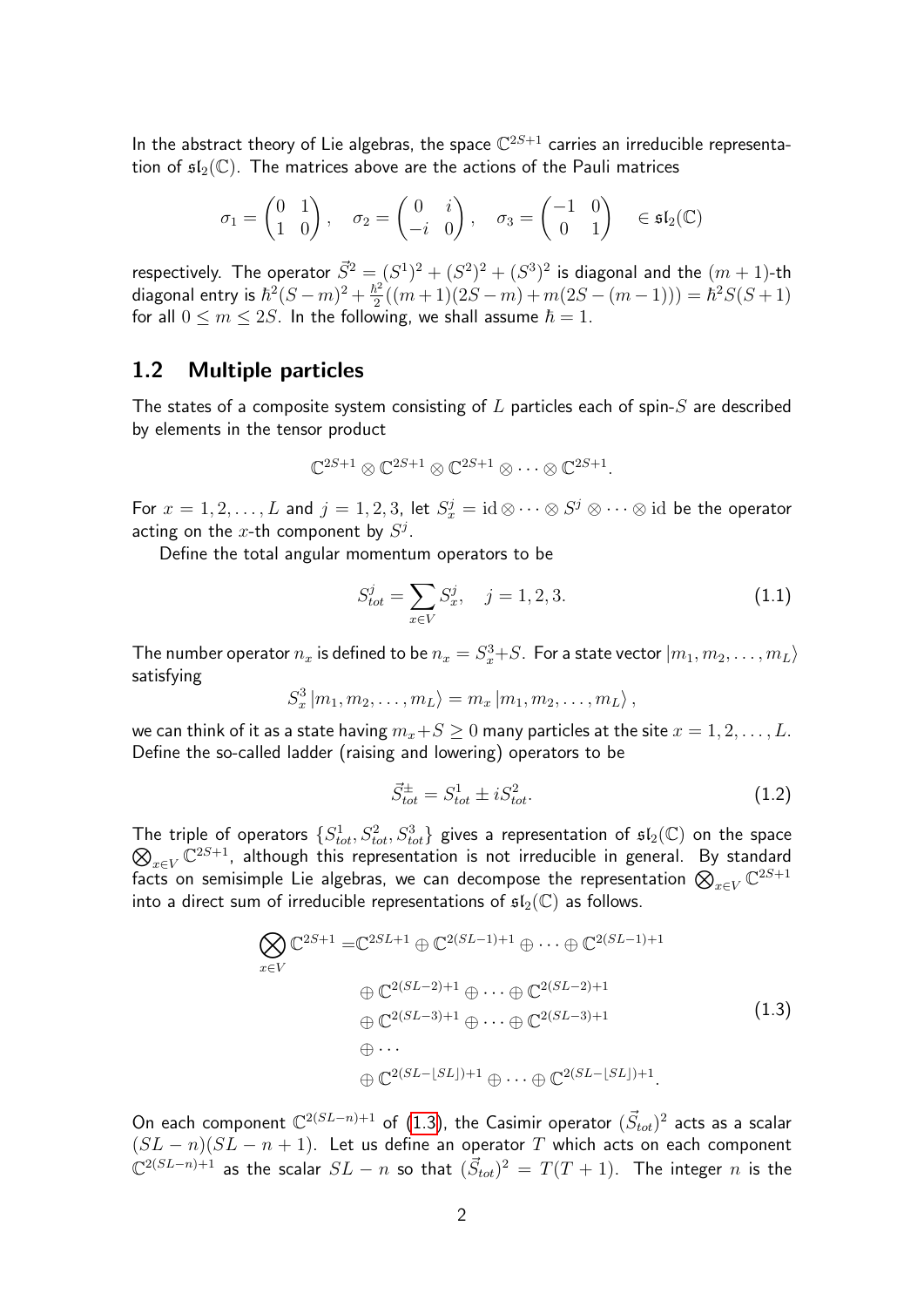'minimal number of particles' for the states in  $\mathbb{C}^{2(SL-n)+1}$ , i.e. the smallest eigenvalue of the operator  $\sum_x n_x$  is  $n$  when restricted onto the subspace  $\mathbb{C}^{2(SL-n)+1}.$  Generally, the number of irreducible representations in the direct sum

$$
\mathbb{C}^{2SL+1} \oplus \cdots \oplus \mathbb{C}^{2(SL-n)+1}, \quad 0 \le n \le \lfloor SL \rfloor, \tag{1.4}
$$

i.e. the direct sum of the eigenspaces of T corresponding to eigenvalues  $\leq n$ , is equal to the number of ways to distribute  $n$  identical particles into  $L$  distinct bins subject to the condition that each bin contains  $\leq 2S$  particles. When  $n \leq 2S$ , this number is  $\binom{L+n-1}{n}$  $\binom{n-1}{n}$ .

#### 1.3 Two coupled particles

Consider a quantum system consisting of two spin- $S$  particles, or more generally a spin- $J_1$ particle and a spin- $J_2$  particle. Let the system's Hamiltonian be given by

$$
H = -\vec{S}_1 \cdot \vec{S}_2 = -\sum_{j=1}^3 S_1^j S_2^j.
$$

To be precise, the symbol  $S_1^j S_2^j$  $S_2^j$  is the shorthand for the operator  $S_1^j \circ S_2^j = (S^j \otimes \mathrm{id}) \circ S_2^j$  $(id \otimes S^j) = S^j \otimes S^j.$ 

Recall the ladder operators are defined as

$$
S_k^\pm:=S_k^1\pm iS_k^2,\quad k=1,2
$$

By a simple manipulation, we can recast  $H$  as

$$
H = \frac{1}{2}(S_1^+S_2^- + S_1^-S_2^+) + S_1^3S_2^3.
$$

For  $|\psi\rangle = |m_1, m_2\rangle$ ,

$$
\left\langle \psi | S_1^+S_2^- + S_1^-S_2^+ |\psi \right\rangle = 0
$$

since  $|m_1\rangle \otimes |m_2\rangle$  is orthogonal to both  $|m_1 - 1\rangle \otimes |m_2 + 1\rangle$  and  $|m_1 + 1\rangle \otimes |m_2 - 1\rangle$ . Hence, we deduce that

$$
\langle m_1, m_2 | H | m_1, m_2 \rangle = -\langle m_1, m_2 | S_1^3 S_2^3 | m_1, m_2 \rangle = -m_1 m_2
$$

We claim that the state

$$
|\Omega\rangle:=|-J_1\rangle\otimes|-J_2\rangle
$$

is the ground state of  $H$  with energy  $-J_1J_2$ . Indeed, since  $S_j^ |J_j^{\prime}-J_j\rangle=0$  for  $j=1,2,$ we see that

$$
\frac{1}{2}(S_1^+S_2^- + S_1^-S_2^+)|\Omega\rangle = 0.
$$

Thus

$$
H|\Omega\rangle = -S_1^3 \otimes S_2^3|J_1\rangle \otimes |J_2\rangle = -S_1^3|J_1\rangle \otimes S_2^3|J_2\rangle = -J_1J_2|\Omega\rangle.
$$

Next, for  $|\psi\rangle = |m_1\rangle \otimes |m_2\rangle$ , the previous results indicate that

$$
\langle \psi | H | \psi \rangle = -m_1 m_2 \ge -J_1 J_2.
$$

The proof is complete by the variational principle.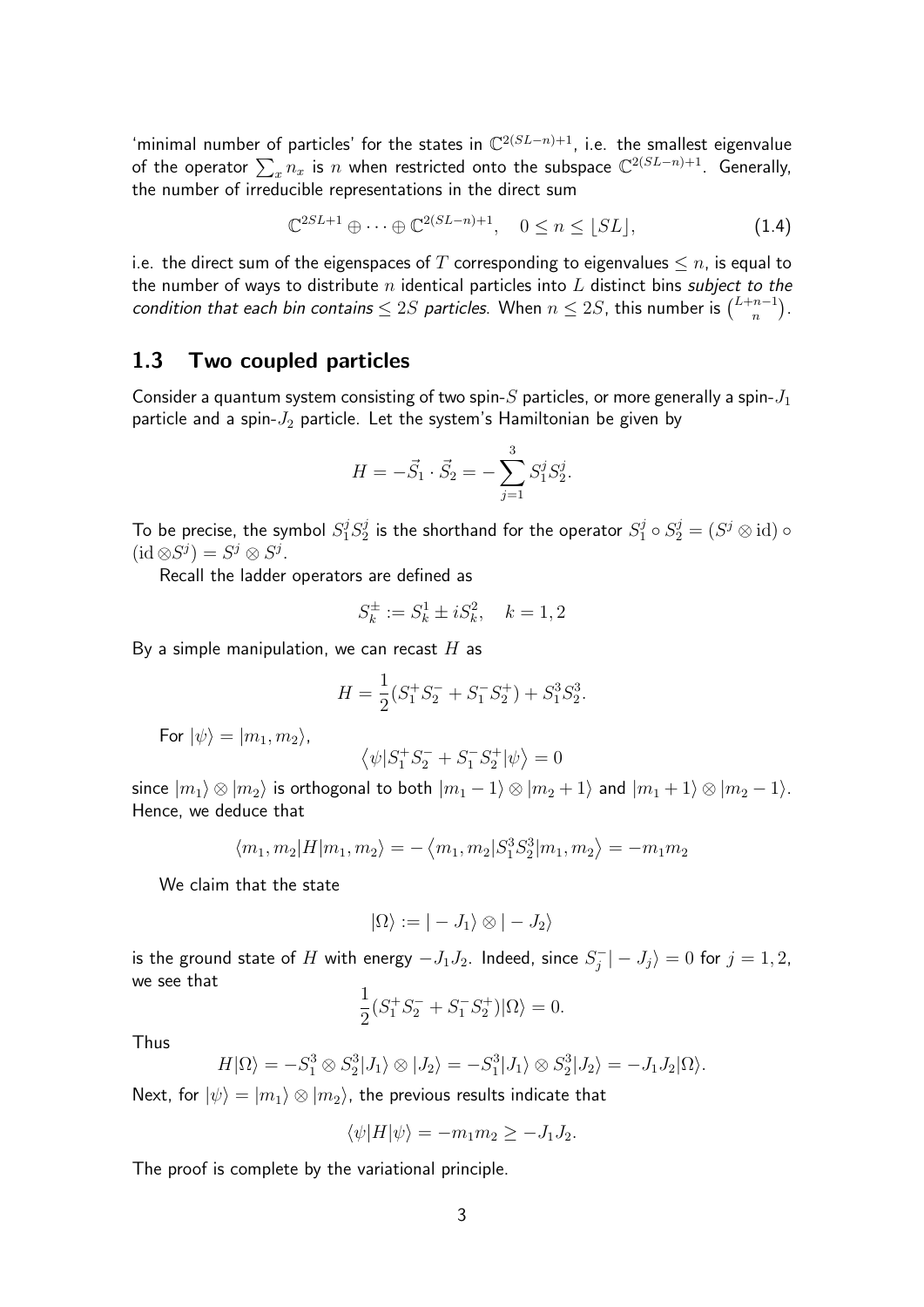## 2 Heisenberg Model on a Graph

From now on, we fix a non-trivial finite simple graph  $G = (V, E)$  with  $V = (1, 2, \ldots, L)$ . Consider a quantum system made up of a spin- $S$  particle on each vertex with nearestneighbour interaction whose Hamiltonian is given by

<span id="page-3-1"></span>
$$
H = \sum_{\{x,y\} \in E} S^2 - \vec{S}_x \cdot \vec{S}_y.
$$
 (2.1)

The sum is taken over all edges  $\{x, y\} \in E$  of the graph G. We shall write  $x \sim y$  to denote  $\{x, y\} \in E$ .

Clearly,  $H$  is positive semi-definite.

## 2.1 The  $SU_2$  symmetry

For  $x, y \in V$  and  $j = 1, 2, 3$ , we have

$$
\begin{aligned} [\vec{S}_x \cdot \vec{S}_y, S_x^j + S_y^j] \\ = [S_x^1 S_y^1 + S_x^2 S_y^2 + S_x^3 S_y^3, S_x^j + S_y^j] \\ = 0. \end{aligned}
$$

It follows that

<span id="page-3-0"></span>
$$
[H, S_{tot}^j] = 0, \t [H, (\vec{S}_{tot})^2] = 0.
$$
\t(2.2)

Indeed, since the Hamiltonian is rotation-invariant, we expect it to commute the with the infinitesimal generators  $S_{tot}^j$  of rotations along the three axis.

The relation [\(2.2\)](#page-3-0) indicates that  $H$  acts as a scalar on each of the irreducible components  $\mathbb{C}^{2(SL-n)+1}$  in the decomposition [\(1.3\)](#page-1-0). In particular, all the ground states of  $H$ lie in the unique  $\mathbb{C}^{2SL+1}$  component in  $(1.3)$  and thus the ground state is  $(2SL+1)$ -fold degerate.

Remark. In general, for fixed  $n$ , the eigenvalues of  $H$  may differ among the isomorphic copies of irreducible components  $\mathbb{C}^{2(S\bar{L}-n)+1}$  in [\(1.3\)](#page-1-0). This can be seen for example in Section [4.2.](#page-17-0)

# <span id="page-3-2"></span>3 The formalism of second quantisation

## 3.1 Preliminaries

Let  $H$  be a separable Hilbert space. We use the following notation for tensor products.

$$
\mathcal{H}^n = \underbrace{\mathcal{H} \otimes \cdots \otimes \mathcal{H}}_{n\text{-times}}.
$$
 (3.1)

On  $\mathcal{H}^n$ , we can define the symmetriser and antisymmetriser as a linear operator as follows. Let  $\nu = \pm 1$ . On the pure tensors  $u_1 \otimes \cdots \otimes u_n \in \mathcal{H}^n$ , put

$$
S_{\nu}(u_1 \otimes \cdots \otimes u_n) := \frac{1}{N!} \sum_{\sigma \in S_n} \nu^{\sigma} u_{\sigma(1)} \otimes \cdots \otimes u_{\sigma(n)},
$$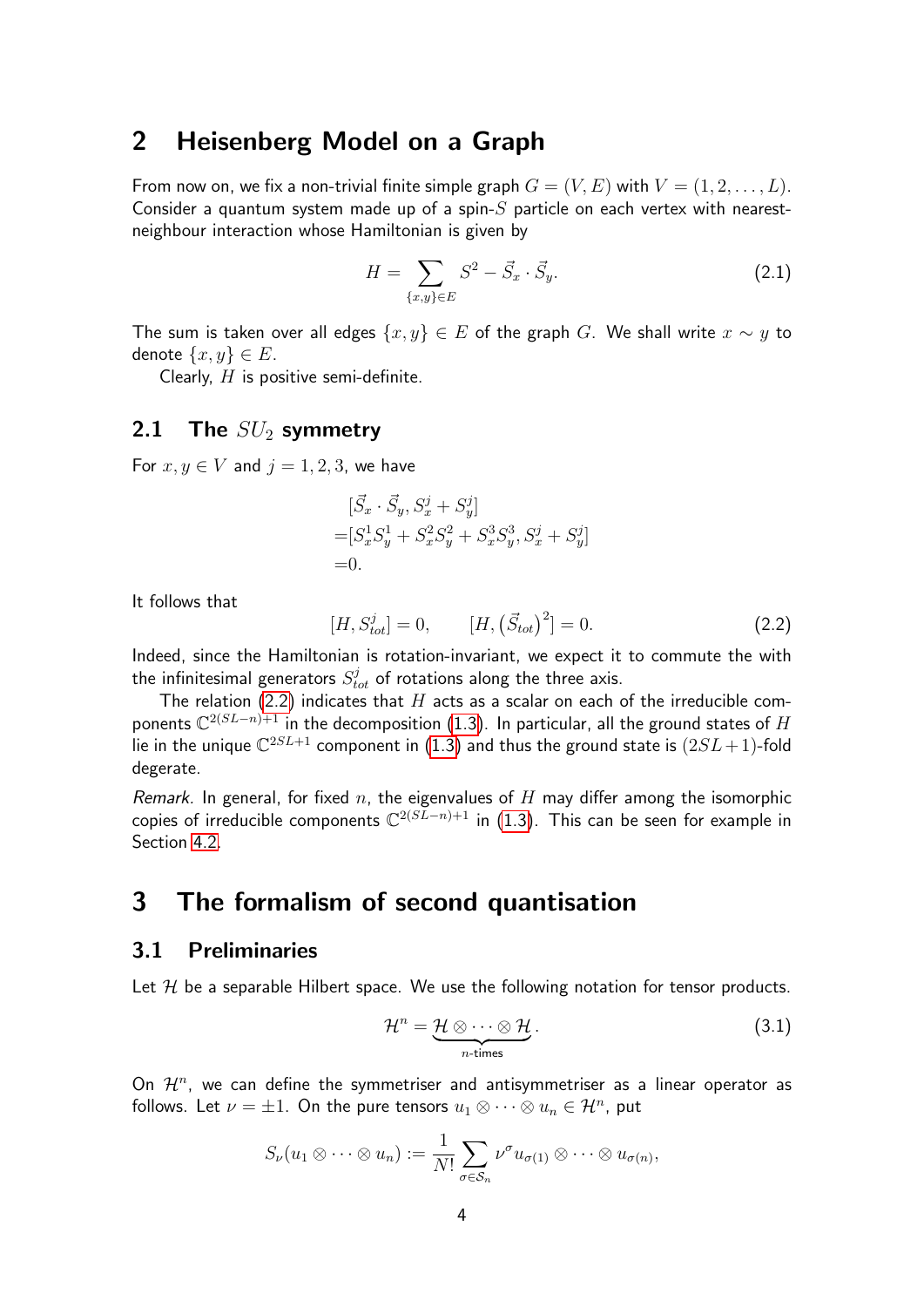where  $\nu^{\sigma} := 1$  if  $\nu = +1$  or the signature of  $\sigma$  is 1 and  $\nu^{\sigma} := -1$  if  $\nu = -1$  and the signature of  $\sigma$  is  $-1.$  Extend  $S_\nu$  by linearity and density onto all of  $\mathcal{H}^n.$  We shall denote  $S_{\nu}(u_1\otimes \cdots \otimes u_n)$  by  $(u_1\otimes \cdots \otimes u_n)_{\nu}$ . The operators  $S_{\nu}$  satisfy the following properties.

$$
S_{\nu} \circ S_{\nu} = S_{\nu} = S_{\nu}^{\dagger}, \quad S_{+1} S_{-1} = 0. \tag{3.2}
$$

Let  $({\cal H}^n)_\nu$  be the image  $S_\nu({\cal H}^n)_\nu$  Since  $S_\nu$  is a continuous projection map, the subspace  $(\mathcal{H}^n)_{\nu}$  is closed. The inner product between two (anti)-symmetrised elements  $(u_1\otimes$  $\cdots \otimes u_n)_\nu$  and  $(v_1 \otimes \cdots \otimes v_n)_\nu$  are given as follows.

<span id="page-4-0"></span>
$$
\langle (u_1 \otimes \cdots \otimes u_n)_\nu, (v_1 \otimes \cdots \otimes v_n)_\nu \rangle
$$
  
\n
$$
= \langle S_\nu(u_1 \otimes \cdots \otimes u_n), S_\nu(v_1 \otimes \cdots \otimes v_n) \rangle
$$
  
\n
$$
= \langle u_1 \otimes \cdots \otimes u_n, S_\nu^{\dagger} S_\nu(v_1 \otimes \cdots \otimes v_n) \rangle
$$
  
\n
$$
= \langle u_1 \otimes \cdots \otimes u_n, S_\nu S_\nu(v_1 \otimes \cdots \otimes v_n) \rangle
$$
  
\n
$$
= \langle u_1 \otimes \cdots \otimes u_n, S_\nu(v_1 \otimes \cdots \otimes v_n) \rangle
$$
  
\n
$$
= \frac{1}{N!} \sum_{\sigma \in S_n} \nu^{\sigma} \langle u_1 \otimes \cdots \otimes u_n, v_{\sigma(1)} \otimes \cdots \otimes v_{\sigma(n)} \rangle
$$
  
\n
$$
= \frac{1}{N!} \sum_{\sigma \in S_n} \nu^{\sigma} \prod_{i=1}^n \langle u_i, v_{\sigma(i)} \rangle
$$
  
\n
$$
= \frac{1}{N!} \det(\langle u_i, v_j \rangle_{i,j}) \quad \text{if } \nu = -1 \rangle.
$$
 (3.3)

A similar calculation shows that

$$
(\mathcal{H}^n)_{+1} \perp (\mathcal{H}^n)_{-1}
$$
 as orthogonal subspaces in  $\mathcal{H}^n$ .

Note that

$$
(\mathcal{H}^n)_{+1} \oplus (\mathcal{H}^n)_{-1} \subsetneq \mathcal{H}^n
$$

in general. For finite dimensional  $\mathcal H$ , we have  $\dim(\mathcal H^n)_{+1} \;=\; \binom{n-1+\dim(\mathcal H)^n}{n}$  $_{n}^{\dim(\mathcal{H})})$ , which is the number of ways to distribute n identical objects into  $\dim(\mathcal{H})$  distinct bins, with no restrictiong on the number of objects in each bin, whereas  $\dim(\mathcal{H}^n)_{-1} = \binom{\dim(\mathcal{H})}{n}$  $_{n}^{\mathrm{n}(\mathcal{H})})$  is the number of ways to distribute n identical objects into  $\dim(\mathcal{H})$  distinct bins under the constraint that each bin contains at most one object.

#### 3.2 Fock space

Given a separable Hilbert space H, we define the Fock space  $\mathcal{F}_{\nu}(\mathcal{H}), \nu = \pm 1$  as the following Hilbert space.

$$
\mathcal{F}_{\nu}(\mathcal{H})=\mathcal{H}^0\oplus\mathcal{H}^1\oplus\mathcal{H}^2_{\nu}\oplus\mathcal{H}^3_{\nu}\oplus\cdots\oplus\mathcal{H}^n_{\nu}\oplus\cdots.
$$

A complex number of norm one in  $\mathcal{H}^0$  is defined as the *vacuum state*, denoted  $|\Omega\rangle.$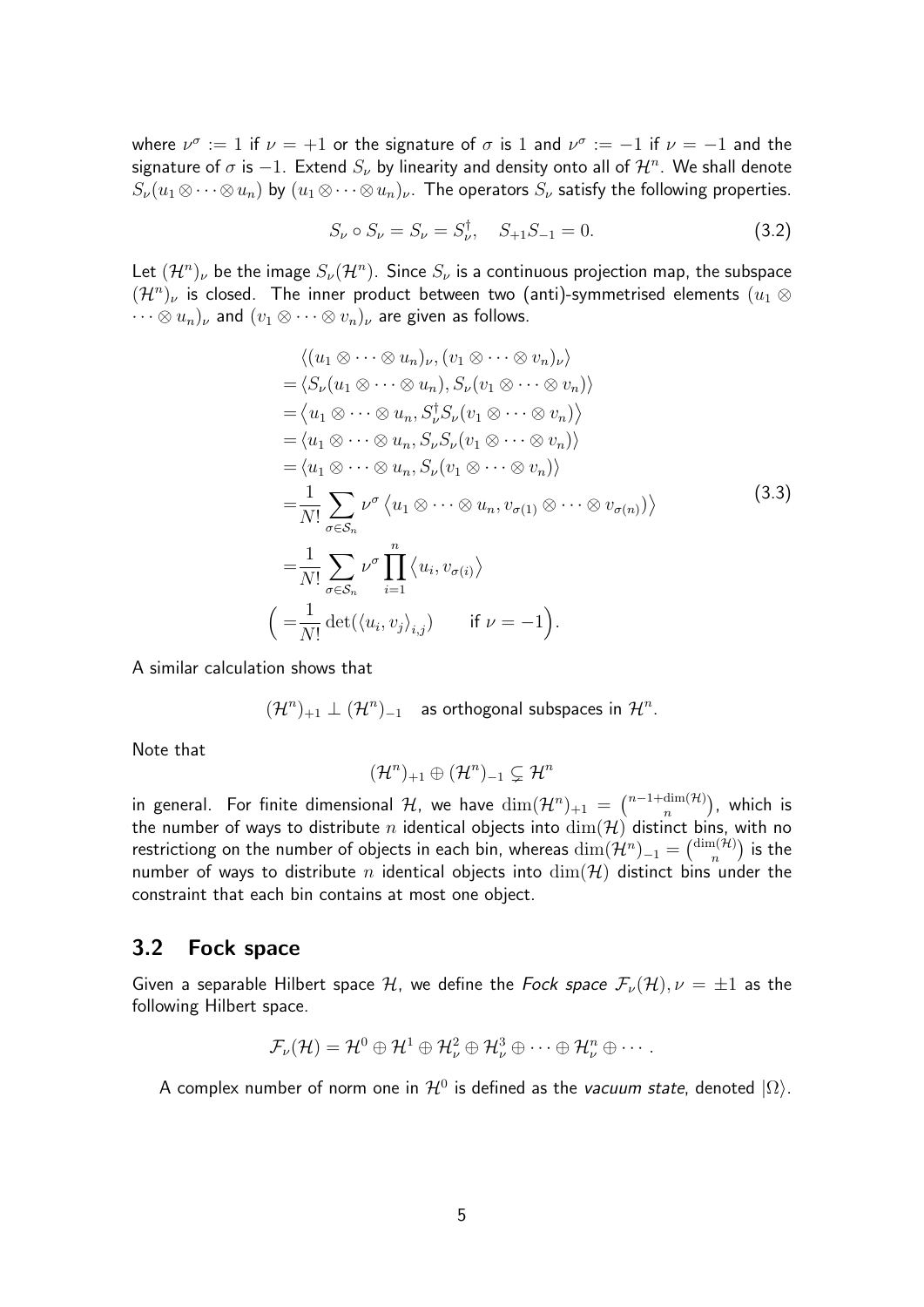#### 3.3 Creation and annihilation operators

For each  $\psi \in \mathcal{H}$ , define the *annihilation operator*, or simply the *annihilator*, of  $\psi$  as the linear operator  $a(\psi)$  on  $\mathcal{F}_{\nu}(\mathcal{H})$  satisfying

<span id="page-5-5"></span>
$$
a(\psi)(\phi_1 \otimes \phi_2 \otimes \cdots \otimes \phi_n)_\nu = \frac{1}{\sqrt{n}} \sum_{i=1}^n \nu^{i-1} \langle \psi, \phi_i \rangle (\phi_1 \otimes \cdots \otimes \widehat{\phi}_i \otimes \cdots \otimes \phi_n)_\nu
$$
 (3.4)

for all  $n\geq 1$  and all elements  $(\phi_1\otimes\phi_2\otimes\cdots\otimes\phi_n)_\nu\in\mathcal{H}^n_\nu$  and

$$
a(\psi) = 0 \qquad \text{on } \mathcal{H}^0 \subset \mathcal{F}_{\nu}(\mathcal{H}).
$$

We also define the *creation operator*, or simply the *creator*, of  $\psi$  as the Hermitian conjugate  $a^{\dagger}(\psi)$  of  $a(\psi).$  One can check directly that  $a^{\dagger}(\psi)$  satisfies

<span id="page-5-3"></span>
$$
a^{\dagger}(\psi)(\phi_1 \otimes \phi_2 \otimes \cdots \otimes \phi_n)_{\nu} = \sqrt{n+1}(\psi \otimes \phi_1 \otimes \phi_2 \otimes \cdots \otimes \phi_n)_{\nu}.
$$
 (3.5)

The creation and annihilation operators satisfy the following commutation relations. For arbitrary  $\psi, \phi \in \mathcal{H}$  and for  $\nu = +1$ , we have

<span id="page-5-1"></span>
$$
[a(\psi), a^{\dagger}(\phi)] = \langle \psi, \phi \rangle \quad \text{and} \quad [a^{\dagger}(\psi), a^{\dagger}(\psi)] = [a(\psi), a(\psi)] = 0. \tag{3.6}
$$

For  $\nu = -1$ , we have

<span id="page-5-2"></span>
$$
\{a(\psi), a^{\dagger}(\phi)\} = \langle \psi, \phi \rangle \quad \text{and} \quad \{a^{\dagger}(\psi), a^{\dagger}(\psi)\} = \{a(\psi), a(\psi)\} = 0. \tag{3.7}
$$

Lastly, we define the *number operator* of  $\psi$  by

$$
n(\psi) := a^{\dagger}(\phi)a(\phi). \tag{3.8}
$$

#### 3.4 Occupation numbers

For a fixed Hilbert basis  $\{\psi_1,\psi_2,\ldots\}$  of  $\mathcal H$ , and nonnegative integers  $n_i$  and  $N$  satisfying  $\sum_i n_i = N$ , define

<span id="page-5-4"></span>
$$
|n_1, n_2, \ldots, n_r, \ldots\rangle := \begin{cases} \frac{\sqrt{N!}}{\sqrt{n_1! n_2! \cdots n_r! \cdots}} (\psi_{i_1} \otimes \psi_{i_2} \otimes \cdots \otimes \psi_{i_N})_{+1} & \text{if } \nu = +1\\ \sqrt{N!} (\psi_{i_1} \otimes \psi_{i_2} \otimes \cdots \otimes \psi_{i_N})_{-1} & \text{if } \nu = -1 \end{cases}
$$
(3.9)

where  $\#\{j \mid i_j = r\} = n_r$ . A direct computation using [\(3.3\)](#page-4-0) shows that the vectors  $\{|n_1, n_2, \ldots, n_i, \ldots \rangle \mid n_i \geq 0\}$  $\{|n_1, n_2, \ldots, n_i, \ldots \rangle \mid n_i \geq 0\}$  $\{|n_1, n_2, \ldots, n_i, \ldots \rangle \mid n_i \geq 0\}$  form a Hilbert basis of  $\mathcal{F}_{\nu}(\mathcal{H})$ .<sup>1</sup> The state vectors expressed over this basis is usually referred to as the occupation number representation. The integers  $n_1, n_2, \ldots, n_r, \ldots$  are called the *occupation numbers*. They indicate that there are  $n_r$  particles in the state  $\psi_r$ .

With the fixed Hilbert basis as above, put  $a_i^\dagger\ =\ a^\dagger(\psi_i)$  and  $a_i\ =\ a(\psi_i).$  The commutation relations in [\(3.6\)](#page-5-1) and [\(3.7\)](#page-5-2) becomes

<span id="page-5-6"></span>
$$
[a_i, a_j^{\dagger}] = \delta_{i,j} \text{ and } [a_i^{\dagger}, a_i^{\dagger}] = [a_i, a_i] = 0, \quad \nu = +1; \{a_i, a_j^{\dagger}\} = \delta_{i,j} \text{ and } \{a_i^{\dagger}, a_i^{\dagger}\} = \{a_i, a_i\} = 0, \quad \nu = -1.
$$
\n(3.10)

<span id="page-5-0"></span> $^1$ For any  $r\geq 1$ , we can permute, up to a sign change, the  $\psi_{i_1},\psi_{i_2},\psi_{i_3},\dots$  in such a way that all the  $\psi_r$ 's occupy the first  $n_r$  slots. Then it is easy to see that when two states have different values of  $n_r$ 's the inner product between them is zero.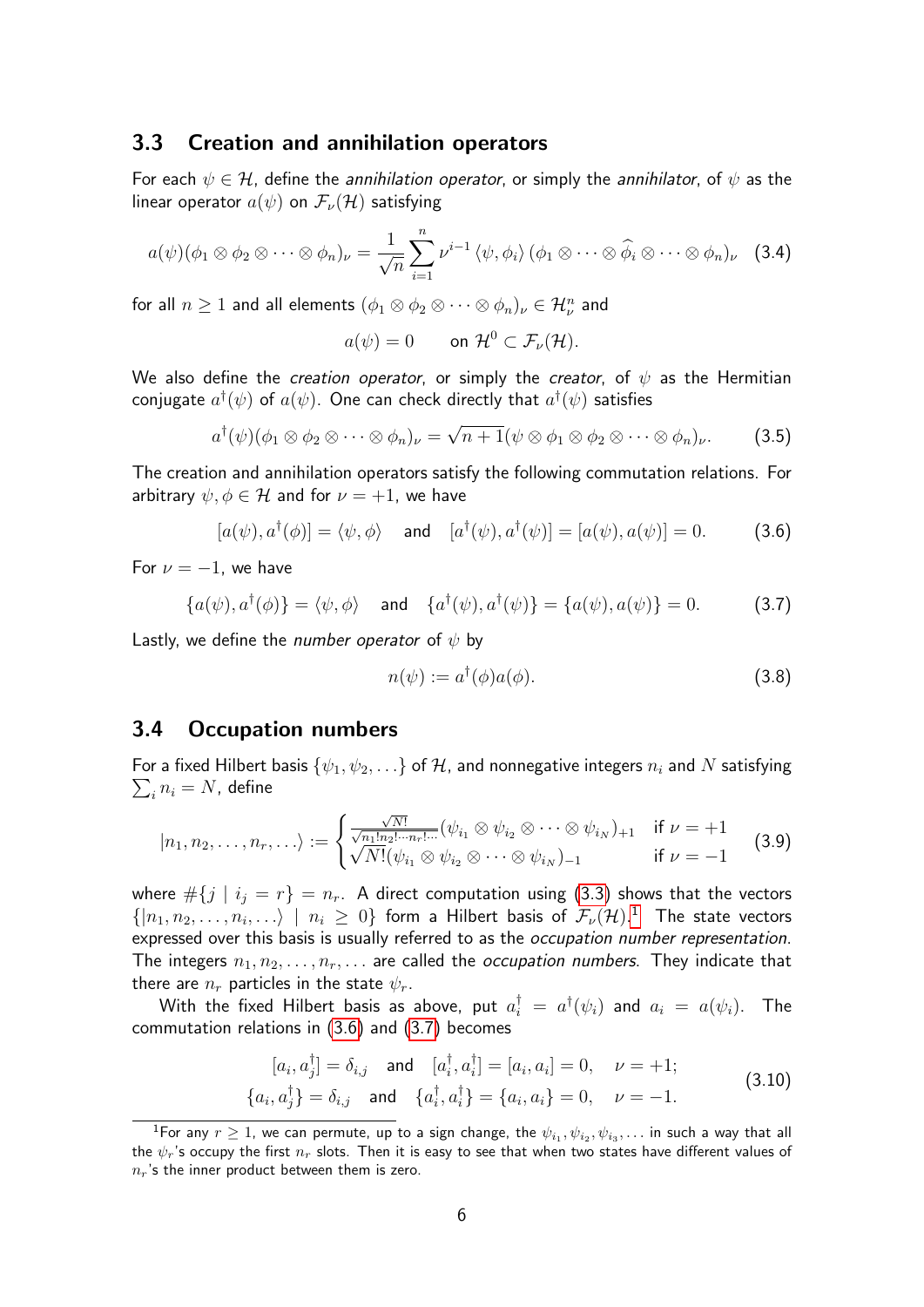With respect to the Hilbert basis  $\{\psi_1, \psi_2, \ldots\}$  given above, a general wave function of  $N$  particles can be written as a linear combinations of the vacuum state excited by  $N$ creation operators of the form  $a_i^\dagger = a^\dagger(\psi_i)$ :

<span id="page-6-0"></span>
$$
|\Psi\rangle = \frac{1}{\sqrt{N!}} \sum_{x_1, x_2, \dots, x_N} \Psi(x_1, \dots, x_N) a_{x_1}^\dagger \cdots a_{x_N}^\dagger |\Omega\rangle \tag{3.11}
$$

where  $\Psi$  is a  $\mathbb C$  valued function on the set  $\{1,2,\ldots,r,\ldots\}^N$ . By [\(3.5\)](#page-5-3), we have

$$
a_{x_1}^{\dagger} \cdots a_{x_N}^{\dagger} \ket{\Omega} = \sqrt{N!} (\psi_{x_1} \otimes \psi_{x_2} \otimes \cdots \otimes \psi_{x_N})_{\nu}.
$$

It follows from [\(3.9\)](#page-5-4) that [\(3.11\)](#page-6-0) can be equivalently written as

$$
|\psi\rangle = \sum_{x_1, x_2, ..., x_N \in I} \Psi(x_1, ..., x_N) (\psi_{x_1} \otimes \psi_{x_2} \otimes \cdots \otimes \psi_{x_N})_{\nu}
$$
  
\n
$$
= \sum_{x_1, x_2, ..., x_N \in I} \Psi(x_1, ..., x_N) \frac{\sqrt{n_1! n_2! \cdots n_r! \cdots}}{\sqrt{N!}} |n_1, n_2, ..., n_r, \cdots \rangle
$$
  
\nwhere  $n_r = |\{i \mid x_i = r\}|$   
\n
$$
= \sum_{n_1 + \cdots + n_r + \cdots = N} \frac{\sqrt{n_1! n_2! \cdots n_r! \cdots}}{\sqrt{N!}} \sum_{|\{x_i = r\}| = n_r} \psi(x_1, ..., x_N) |n_1, n_2, ..., n_r, \cdots \rangle.
$$
  
\n(3.12)

#### <span id="page-6-1"></span>3.5 One-body operators

A particular type of linear operators on the Fock space  $\mathcal{F}_{\nu}(\mathcal{H})$  is the so-called one-body operators. They are defined as follows. Suppose  $A$  is a linear operator on  $H$ . For each  $n \geq 1$  and  $1 \leq i \leq n$ , let

$$
A_n=\sum_{i=1}^n\underbrace{\mathsf{id}\otimes\cdots\otimes\mathsf{id}}_{i-1\text{ times}}\otimes A\otimes\underbrace{\mathsf{id}\otimes\cdots\otimes\mathsf{id}}_{n-i\text{ times}}:\mathcal{H}^{\otimes n}\to\mathcal{H}^{\otimes n}.
$$

For  $(u_1 \otimes \cdots \otimes u_n)_\nu$ , we have

$$
A_n(u_1 \otimes \cdots \otimes u_n)_\nu = \frac{1}{N!} \sum_j \sum_{\sigma \in S_n} \nu^{\sigma} u_{\sigma(1)} \otimes \cdots \otimes Au_{\sigma(j)} \otimes \cdots \otimes u_{\sigma(n)}
$$
  
= 
$$
\frac{1}{N!} \sum_j \sum_{\sigma \in S_n} \nu^{\sigma} u_{\sigma(1)} \otimes \cdots \otimes Au_j \otimes \cdots \otimes u_{\sigma(n)}
$$
  
= 
$$
\sum_j (u_1 \otimes \cdots \otimes Au_j \otimes \cdots \otimes u_n)_\nu.
$$

Thus,  $A_n$  preserves the subspaces  $\mathcal{H}^n_\nu$  for  $\nu=\pm 1$ . With the convention  $A_0=\mathrm{id}:\mathbb{C}\to\mathbb{C}$ C, we can define

$$
\bigoplus_{n=0}^{\infty} A_n: \quad \mathcal{F}_{\nu}(\mathcal{H}) \to \mathcal{F}_{\nu}(\mathcal{H}).
$$

For convenience, the above operator will still be denoted by A. The operators on  $\mathcal{F}_{\nu}(\mathcal{H})$ arising in this manner will be called one-body operators.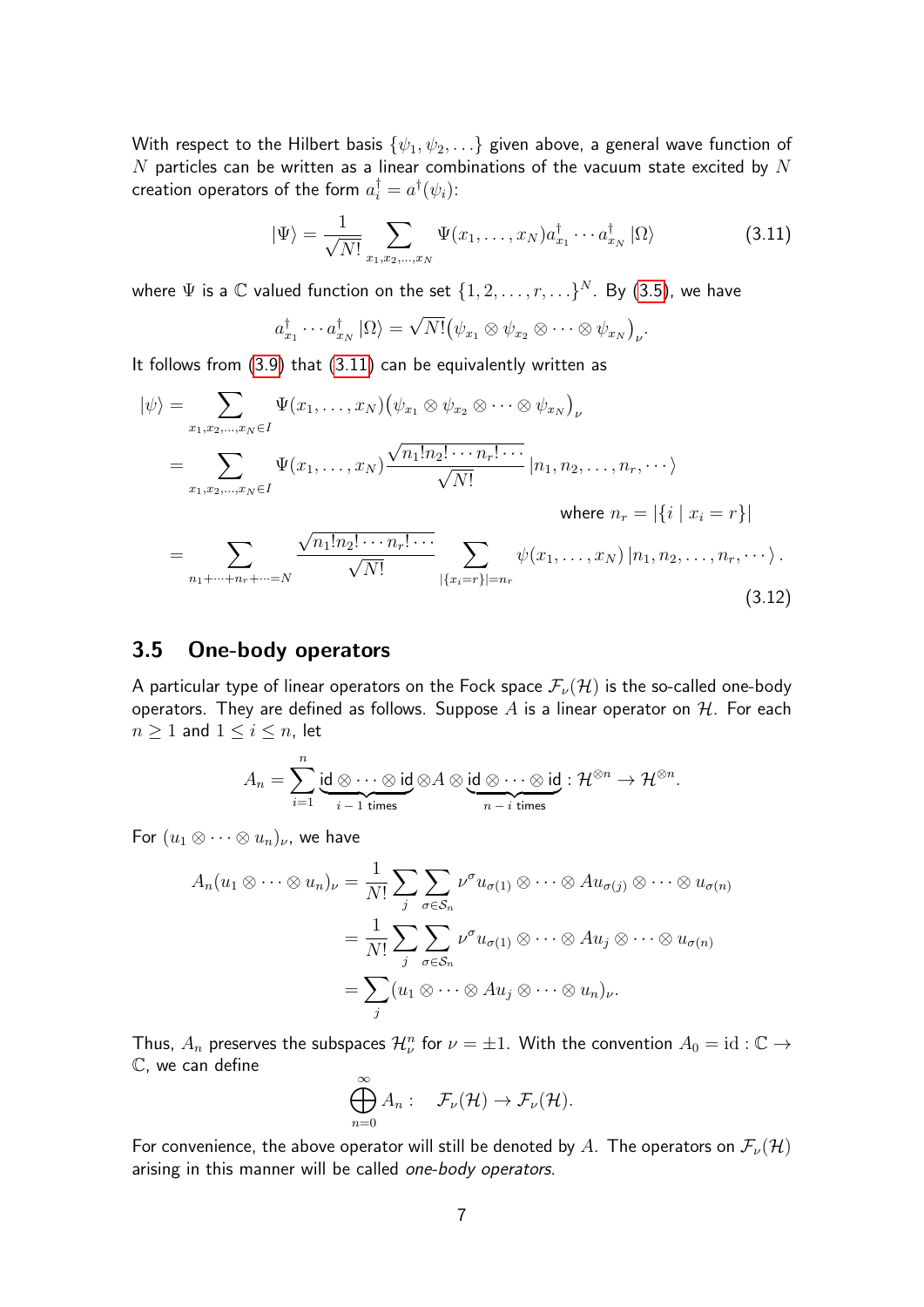**Example 3.1.** The number operator  $n(\psi) = a^{\dagger}(\psi) a_x(\psi)$  associated with  $\psi$  is a onebody operator whereas the composed number operator  $n(\psi)n(\phi)$  is not a one-body operator, regardless of whether  $\psi = \phi$  or not. In fact, the one-body operator on  $\mathcal{F}_{\nu}(\mathcal{H})$ arising from restriction of  $n(\psi)n(\phi)$  on  $\mathcal{H}^1$  does not agree with  $n(\psi)n(\phi)$ .

We can represent a one-body operator  $A$  with the aid of creation and annihilation operators defined earlier in [\(3.4\)](#page-5-5) and [\(3.5\)](#page-5-3). In fact, for any Hilbert basis  $\phi_i$  of  $\mathcal{H}$ , a direct calculation yields

$$
A = \sum_i a^{\dagger} (A \phi_i) a(\phi_i)
$$

as operators on  $\mathcal{F}_\nu(\mathcal{H})$ . By expressing  $A\phi_i$  as  $\sum_j\braket{\phi_j,A\phi_i}{\phi_j}$  and using the linearity of  $a^{\dagger}(\cdot)$ , we can further infer that

<span id="page-7-1"></span>
$$
A = \sum_{i,j} A_{j,i} a^{\dagger}(\phi_j) a(\phi_i)
$$
 (3.13)

where  $A_{j,i} := \langle \phi_j, A \phi_i \rangle$ . If we choose  $\phi_i$  as a orthonormal set of eigenvectors of  $A$  with  $A\phi_i=\lambda_i\phi_i$ , then

$$
A = \sum_{i} \lambda_i a^{\dagger}(\phi_i) a(\phi_i) = \sum_{i} \lambda_i n(\phi_i). \tag{3.14}
$$

#### 3.6 Thermodynamic quantities

For an isolated quantum system in thermal equilibrium with a heat bath, the *partition* function of the system is defined to be

$$
\mathcal{Z} = \text{tr}(e^{-\beta H})\tag{3.15}
$$

where  $H$  is the Hermitian operator on a Hilbert space representing the Hamiltonian of the system and  $\beta$  is a quantity proportional to the inverse of temperature. The free energy of the system is defined to be

$$
F = -\frac{1}{\beta} \ln \text{tr}(e^{-\beta H}).
$$
\n(3.16)

Let  $\Gamma=\frac{e^{-\beta H}}{\text{tr}(e^{-\beta H})}.$  Then the average value of the obervable  $A$  on the system will be

$$
tr(A\Gamma).
$$

We shall use Fock spaces to describe systems of variable number of bosons and fermions. In this formalism, we can calculate the above thermodynamic quantities quite explicitly.

Let  $\{|\psi_i\rangle\}_{i=1,2,3,...}$  be orthonormal set of the energy eigenstates of H in the space  ${\cal H}$  of single particles with  $H\ket{\psi_i}=\epsilon_i\ket{\psi_i}$  with  $\epsilon_i\in\mathbb{R}$ .  $^2$  $^2$  To calculate the partition function, we take the trace of  $e^{-\beta H}$  over the whole of the Fock space  $\mathcal{F}=\mathcal{F}_\nu(\mathcal{H}).$ The energy eigenstates of H in  $\mathcal F$  are given in occupation number representations as

<span id="page-7-0"></span><sup>&</sup>lt;sup>2</sup>We may assume all  $\epsilon_i$  are non-negative, for, if not, we can replace H by  $H + \lambda I$  where  $\lambda < 0$  is the ground state energy. The partition function will include an additional factor of  $e^{-\beta \lambda}.$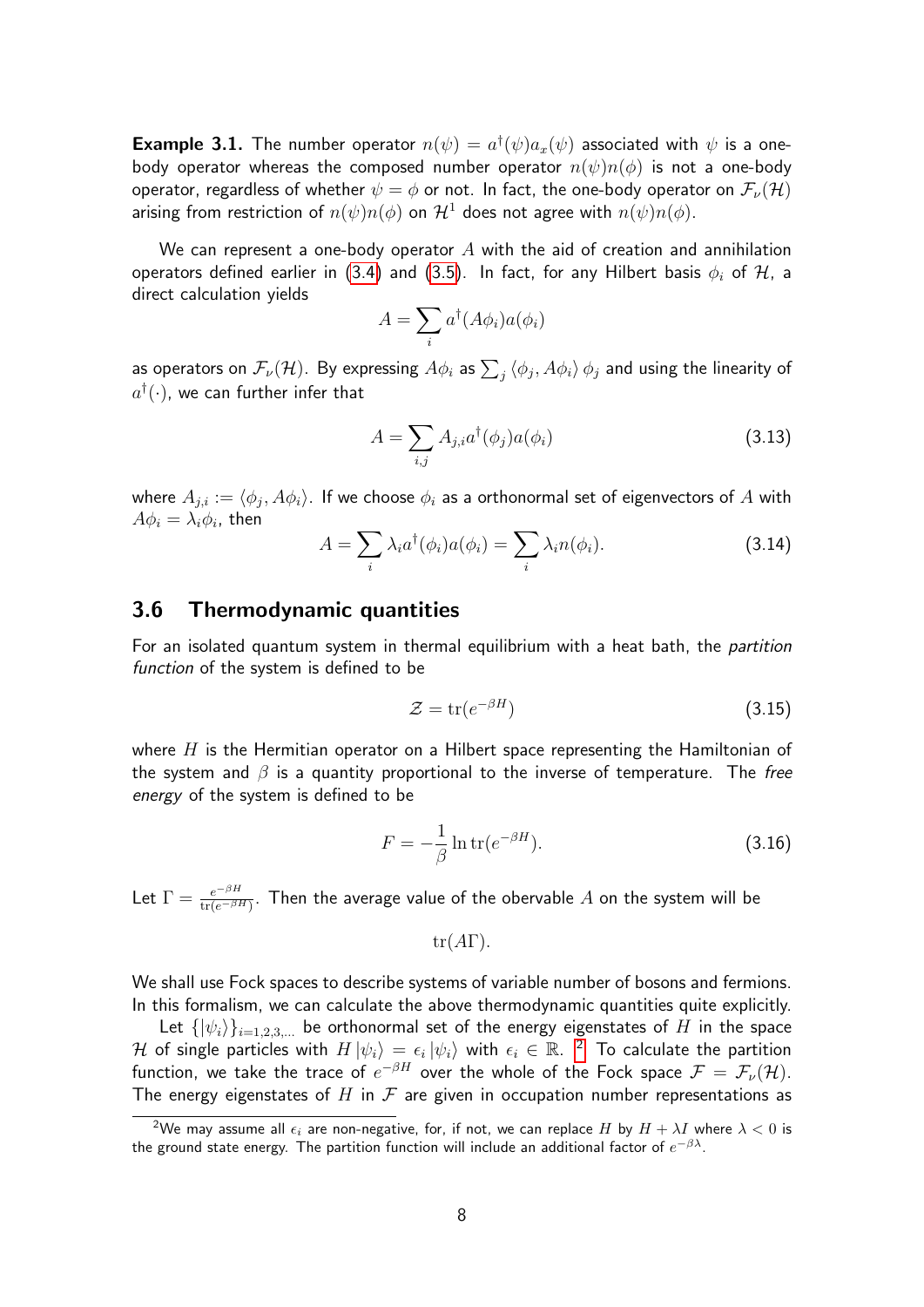$|n_1,n_2,\ldots\rangle$  such that  $H\ket{n_1,n_2,\ldots}=\sum_i n_i\epsilon_i\ket{n_1,n_2,\ldots}$ . It follows that, for  $\nu=+1$ , we have

$$
\operatorname{tr}(e^{-\beta H}) = \sum_{n_1, n_2, \dots \ge 0} e^{-\beta (n_1 \epsilon_1 + n_2 \epsilon_2 + \dots)} \n= \prod_i \sum_{n_i \ge 0} e^{-\beta n_i \epsilon_i} \n= \prod_i \frac{1}{1 - e^{-\beta \epsilon_i}}
$$
\n(3.17)

and, in the case where  $\nu = -1$ , we have

$$
\operatorname{tr}(e^{-\beta H}) = \sum_{0 \le n_1, n_2, \dots \le 1} e^{-\beta (n_1 \epsilon_1 + n_2 \epsilon_2 + \dots)} \n= \prod_i (1 + e^{-\beta \epsilon_i}).
$$
\n(3.18)

The free energies for the two cases of  $\nu$  follow directly from the above results.

$$
F = \begin{cases} \frac{1}{\beta} \sum_{i} \ln(1 - e^{-\beta \epsilon_i}) & \nu = +1\\ -\frac{1}{\beta} \sum_{i} \ln(1 + e^{-\beta \epsilon_i}) & \nu = -1. \end{cases}
$$
(3.19)

With the identity  $\frac{e^{x}}{(1-e^{-x})}$  $\frac{e^x}{(1-e^{-x})^2} = \sum_n n e^{-nx}$  for positive  $x$ , the average number of particles  $\langle n_i \rangle$  in the eigenstate  $|\psi_i\rangle$  can be readily computed as follows. For  $\nu = +1$ , we have

$$
\operatorname{tr}_{\mathcal{F}}(a_i^{\dagger} a_i \Gamma) = \frac{1}{\mathcal{Z}} \sum_{n_1, n_2, \dots \ge 0} e^{-\beta (n_1 \epsilon_1 + n_2 \epsilon_2 + \dots)} \langle n_1, n_2, \dots | a_i^{\dagger} a_i | n_1, n_2, \dots \rangle
$$
  
\n
$$
= \frac{1}{\mathcal{Z}} \sum_{n_1, n_2, \dots \ge 0} n_i e^{-\beta (n_1 \epsilon_1 + n_2 \epsilon_2 + \dots)}
$$
  
\n
$$
= \frac{1}{\mathcal{Z}} \frac{e^{-\beta \epsilon_i}}{(1 - e^{-\beta \epsilon_i})^2} \prod_{j \ne i} \frac{1}{(1 - e^{-\beta \epsilon_j})}
$$
  
\n
$$
= \frac{e^{-\beta \epsilon_i}}{1 - e^{-\beta \epsilon_i}}
$$
  
\n
$$
= \frac{1}{e^{\beta \epsilon_i} - 1}.
$$
  
\n(3.20)

For  $\nu = -1$ , we have

$$
\operatorname{tr}_{\mathcal{F}}(a_i^{\dagger} a_i \Gamma) = \frac{1}{\mathcal{Z}} \sum_{0 \le n_1, n_2, \dots \le 1} e^{-\beta (n_1 \epsilon_1 + n_2 \epsilon_2 + \dots)} \langle n_1, n_2, \dots | a_i^{\dagger} a_i | n_1, n_2, \dots \rangle
$$
  
\n
$$
= \frac{1}{\mathcal{Z}} \sum_{0 \le n_1, n_2, \dots \le 1} n_i e^{-\beta (n_1 \epsilon_1 + n_2 \epsilon_2 + \dots)}
$$
  
\n
$$
= \frac{1}{\mathcal{Z}} e^{-\beta \epsilon_i} \prod_{j \ne i} (1 + e^{-\beta \epsilon_j})
$$
  
\n
$$
= \frac{e^{-\beta \epsilon_i}}{1 + e^{-\beta \epsilon_i}}
$$
  
\n
$$
= \frac{1}{e^{\beta \epsilon_i} + 1}.
$$
  
\n(3.21)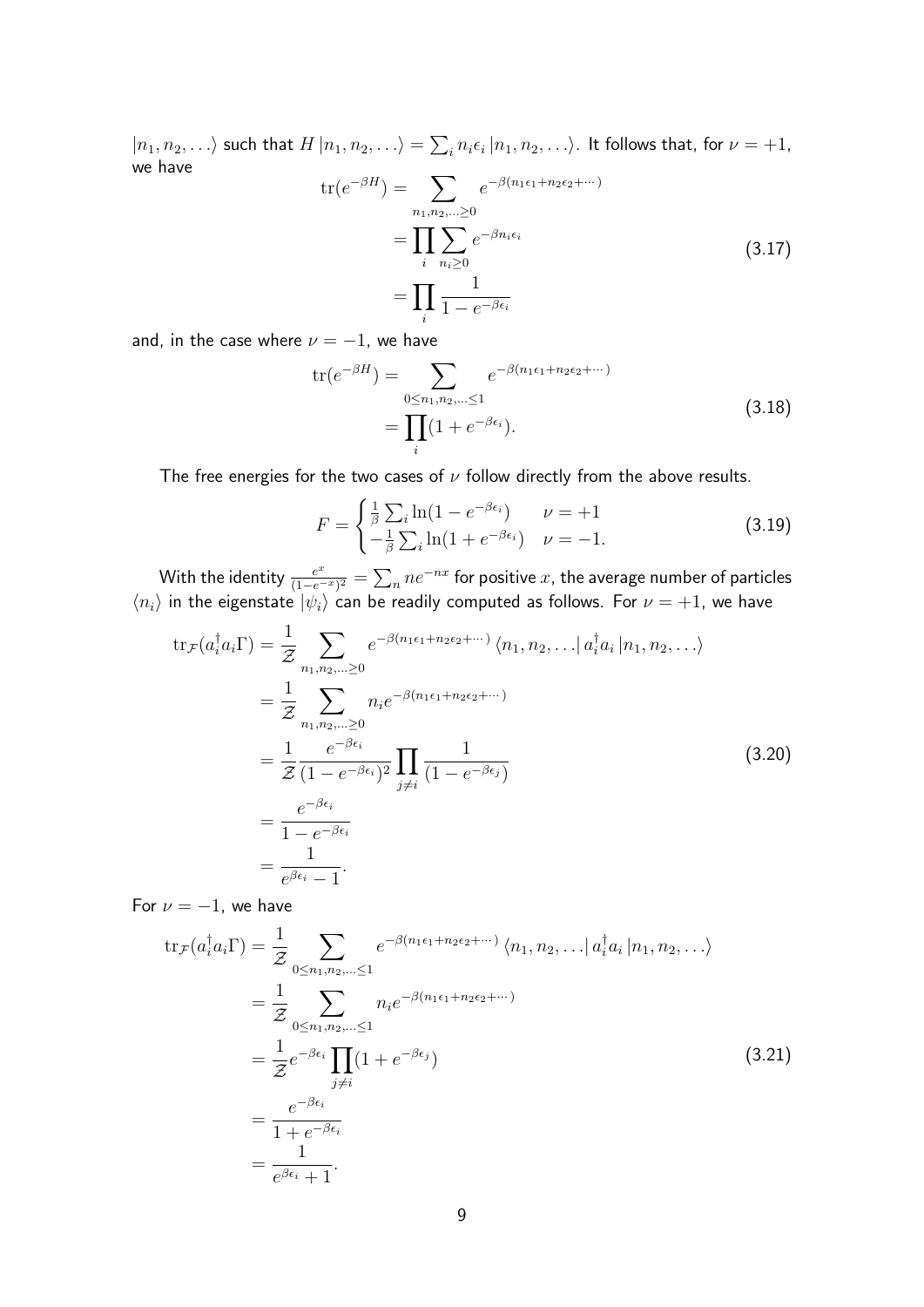Lastly, we can compute in general the average value of any one-body observable, or any one-body linear operator  $A$ , by making use of [\(3.13\)](#page-7-1).

<span id="page-9-0"></span>
$$
tr_{\mathcal{F}}(A\Gamma) = \frac{1}{\mathcal{Z}} \sum_{n_1, n_2, ... \ge 0} e^{-\beta (n_1 \epsilon_1 + n_2 \epsilon_2 + ...)} \langle n_1, n_2, ... | A | n_1, n_2, ... \rangle
$$
  
\n
$$
= \frac{1}{\mathcal{Z}} \sum_{n_1, n_2, ... \ge 0} e^{-\beta (n_1 \epsilon_1 + n_2 \epsilon_2 + ...)} \sum_{i,j} A_{i,j} \langle n_1, n_2, ... | a_i^{\dagger} a_j | n_1, n_2, ... \rangle
$$
  
\n
$$
= \frac{1}{\mathcal{Z}} \sum_{n_1, n_2, ... \ge 0} e^{-\beta (n_1 \epsilon_1 + n_2 \epsilon_2 + ...)} \sum_{i,j} A_{i,j} \delta_{i,j} n_i
$$
  
\n
$$
= \sum_{i} A_{i,i} \frac{1}{\mathcal{Z}} \sum_{n_1, n_2, ... \ge 0} n_i e^{-\beta (n_1 \epsilon_1 + n_2 \epsilon_2 + ...)}
$$
  
\n
$$
= \sum_{i} \frac{A_{i,i}}{e^{\beta \epsilon_i} \pm 1}.
$$
\n(3.22)

In particular, the average energy is

<span id="page-9-1"></span>
$$
\langle H \rangle_{\Gamma} = \text{tr}_{\mathcal{F}}(H\Gamma) = \sum_{i} \frac{\epsilon_{i}}{e^{\beta \epsilon_{i}} \pm 1}.
$$
 (3.23)

Remark. The equation [\(3.22\)](#page-9-0) is applicable only for one-body operator as defined in Section [3.5.](#page-6-1) It does not work, for example, in the case of the average value  $\langle n_xn_y\rangle$ , because  $n_xn_y=a^\dagger_xa_xa^\dagger_ya_y$  does not admit an expression of the form [\(3.13\)](#page-7-1).

#### 3.7 An example

We illustrate the earlier notions about Fock spaces using the following example of a system of interacting particles on the graph  $G = (V, E)$ . Consider the finite dimensional Hilbert space  $\mathcal{H}=\mathbb{C}^V$ . The Fock space  $\mathcal{F}_\nu(\mathcal{H})$  associated with  $\mathcal H$  describes the states with a variable number of particles on  $G$ . An orthonormal basis of  $H$  can be given by  $\{|x\rangle | x \in V\}$  where  $|x\rangle$  is a state with one particle located at the vertex x and no particle in other places. We shall use  $a_x$  and  $a^\dagger_x$  to denote the creation and annihilation operators of  $|x\rangle$  as defined earlier in [\(3.4\)](#page-5-5) and [\(3.5\)](#page-5-3).

If  $\nu = +1$  (bosons), the Fock space  $\mathcal{F}_{+1}(\mathcal{H})$  has a natural isomorphism with the space

$$
\bigotimes_{i=1}^L \ell^2(\mathbb{N})
$$

The space  $\ell^2(\mathbb{N})$  has the natural basis  $e_0, e_1, e_2, \ldots$  where  $e_i$  is the vector  $(0, 0, \ldots, 1, \ldots)$ having 1 in the  $(i + 1)$ -th component and zero everywhere else. In occupation number representation, the isomorphism identifies the vector  $|n_1, n_2, \ldots, n_L\rangle \in \mathcal{F}$  with the vector  $(e_{n_1}\otimes e_{n_2}\otimes\ldots\otimes e_{n_L})\in \bigotimes_{i=1}^L \ell^2(\mathbb{N}).$  Similarly, if  $\nu=-1$  (fermions), then the Fock space  $\mathcal{F}_{-1}(\mathcal{H})$  is isomorphic with

$$
\bigotimes_{i=1}^L \mathbb{C}^2
$$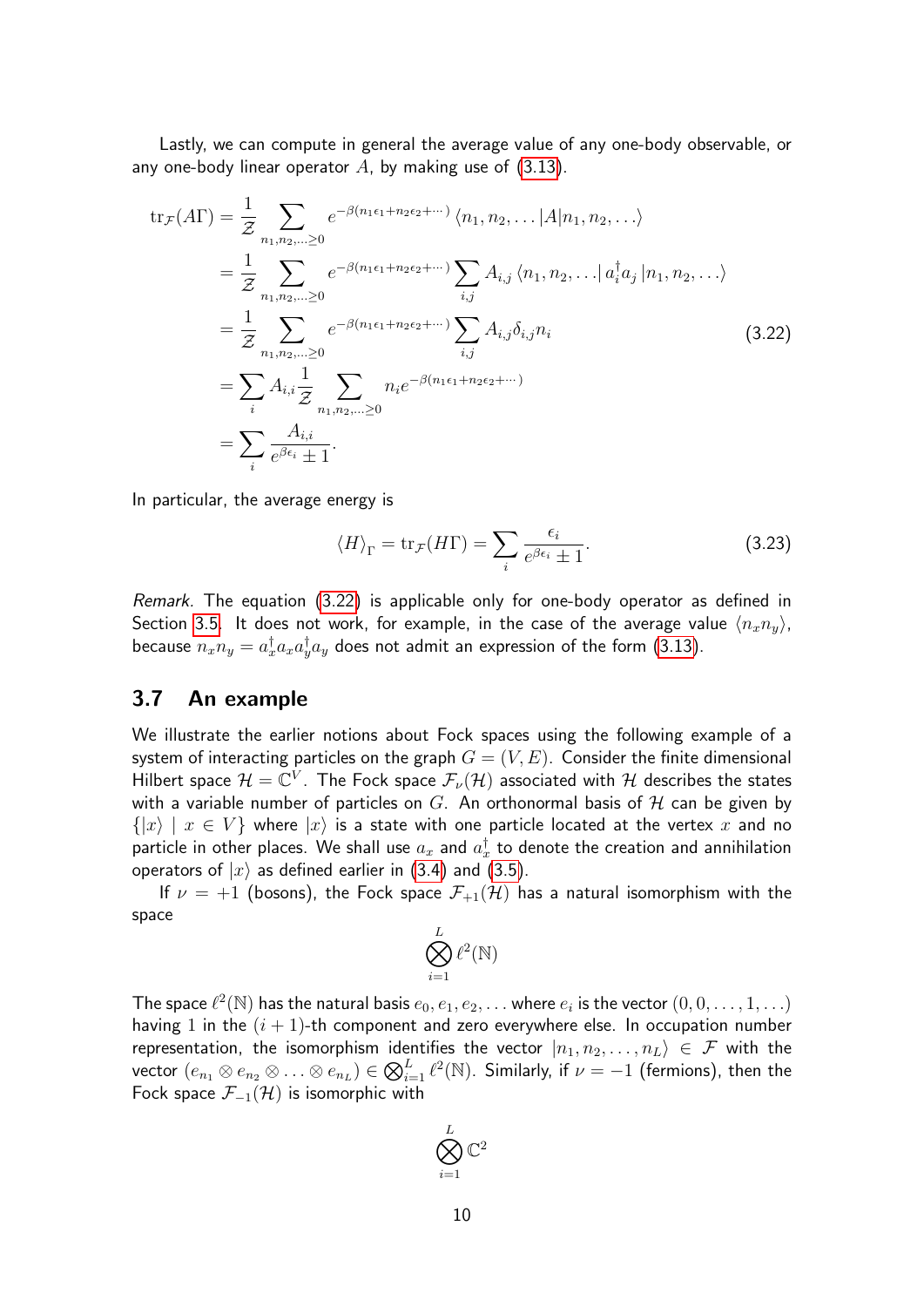in an obvious way.

Let

<span id="page-10-1"></span>
$$
K = \sum_{x \sim y} (a_x^{\dagger} - a_y^{\dagger})(a_x - a_y)
$$
  
= 
$$
\sum_{x \sim y} (-a_x^{\dagger} a_y - a_y^{\dagger} a_x + n_x + n_y)
$$
 (3.24)

be a Hermitian operator defined on the Fock space. By commutation relations [\(3.10\)](#page-5-6), we have the following for both  $\nu = \pm 1$ ,

$$
a_x^{\dagger} a_y (a_{x_1}^{\dagger} \cdots a_{x_N}^{\dagger}) = \sum_j \delta_{x_j, y} \nu^{j-1} a_x^{\dagger} a_{x_1}^{\dagger} \cdots \widehat{a_{x_j}^{\dagger}} \cdots a_{x_N}^{\dagger}
$$

$$
= \sum_j \delta_{x_j, y} a_{x_1}^{\dagger} \cdots a_x^{\dagger} \cdots a_{x_N}^{\dagger}
$$

Summing the above equation over all pairs  $x \sim y$  and over all  $y \in V$ , we deduce

$$
\sum_{x \sim y} \left( a_y^{\dagger} a_y - a_x^{\dagger} a_y \right) a_{x_1}^{\dagger} \cdots a_{x_N}^{\dagger} \left| \Omega \right\rangle
$$
  
\n
$$
= \frac{1}{2} \sum_j \sum_y \delta_{x_j, y} \sum_{x \sim y} \left( a_{x_1}^{\dagger} \cdots a_{x_j}^{\dagger} \cdots a_{x_N}^{\dagger} - a_{x_1}^{\dagger} \cdots a_x^{\dagger} \cdots a_{x_N}^{\dagger} \right) \left| \Omega \right\rangle
$$
  
\n
$$
= \frac{1}{2} \sum_j \sum_{x \sim x_j} \left( a_{x_1}^{\dagger} \cdots a_{x_j}^{\dagger} \cdots a_{x_N}^{\dagger} - a_{x_1}^{\dagger} \cdots a_x^{\dagger} \cdots a_{x_N}^{\dagger} \right) \left| \Omega \right\rangle
$$

It follows that, with  $|\psi\rangle$  defined as in [\(3.11\)](#page-6-0),

<span id="page-10-2"></span>
$$
K|\psi\rangle = \sum_{x \sim y} \left( a_y^{\dagger} a_y - a_x^{\dagger} a_y \right) |\psi\rangle + \sum_{x \sim y} \left( a_x^{\dagger} a_x - a_y^{\dagger} a_x \right) |\psi\rangle = 2 \sum_{x \sim y} \left( a_y^{\dagger} a_y - a_x^{\dagger} a_y \right) |\psi\rangle
$$
  
\n
$$
= \sum_{j} \sum_{x \sim x_j} \psi(x_1, \dots, x_j, \dots, x_N) \left( a_{x_1}^{\dagger} \cdots a_{x_j}^{\dagger} \cdots a_{x_N}^{\dagger} - a_{x_1}^{\dagger} \cdots a_{x_N}^{\dagger} \cdots a_{x_N}^{\dagger} \right) |\Omega\rangle
$$
  
\n
$$
= \sum_{x_1, \dots, x_N \in V} \left( \left( \sum_{j} \deg_G(x_j) \right) \psi(x_1, \dots, x_N) - \sum_{j} \sum_{x \sim x_j} \psi(x_1, \dots, x, \dots, x_N) \right) a_{x_1}^{\dagger} \cdots a_{x_N}^{\dagger} |\Omega\rangle
$$
  
\n
$$
= \sum_{x_1, \dots, x_N \in V} \left( -\Delta \psi \right) (x_1, \dots, x_N) a_{x_1}^{\dagger} \cdots a_{x_N}^{\dagger} |\Omega\rangle,
$$
  
\n(3.25)

where  $-\Delta$  is the Laplacian operator on the product graph  $G \times G \times \cdots \times G$  where the edges are of the following form.

$$
\{(x_1,\ldots,x,\ldots,x_N),(x_1,\ldots,y,\ldots,x_N)\},\quad x\sim y\ \text{in }G.
$$

Let

$$
\{\phi_k \mid k = 1, 2, \dots, L\} \tag{3.26}
$$

be an orthonormal set of Laplacian eigenfunctions on  $G$  with eigenvalues  $0\leq \epsilon_1\leq \epsilon_2\leq$  $\cdots \leq \epsilon_L.$  Then the eigenfunctions of  $-\Delta$  on  $G^N$  are given simply by the product

<span id="page-10-0"></span>
$$
\phi_{k_1}(x_1)\phi_{k_2}(x_2)\cdots\phi_{k_N}(x_N) \quad \text{with} \quad k_i=1,2,\ldots,L. \tag{3.27}
$$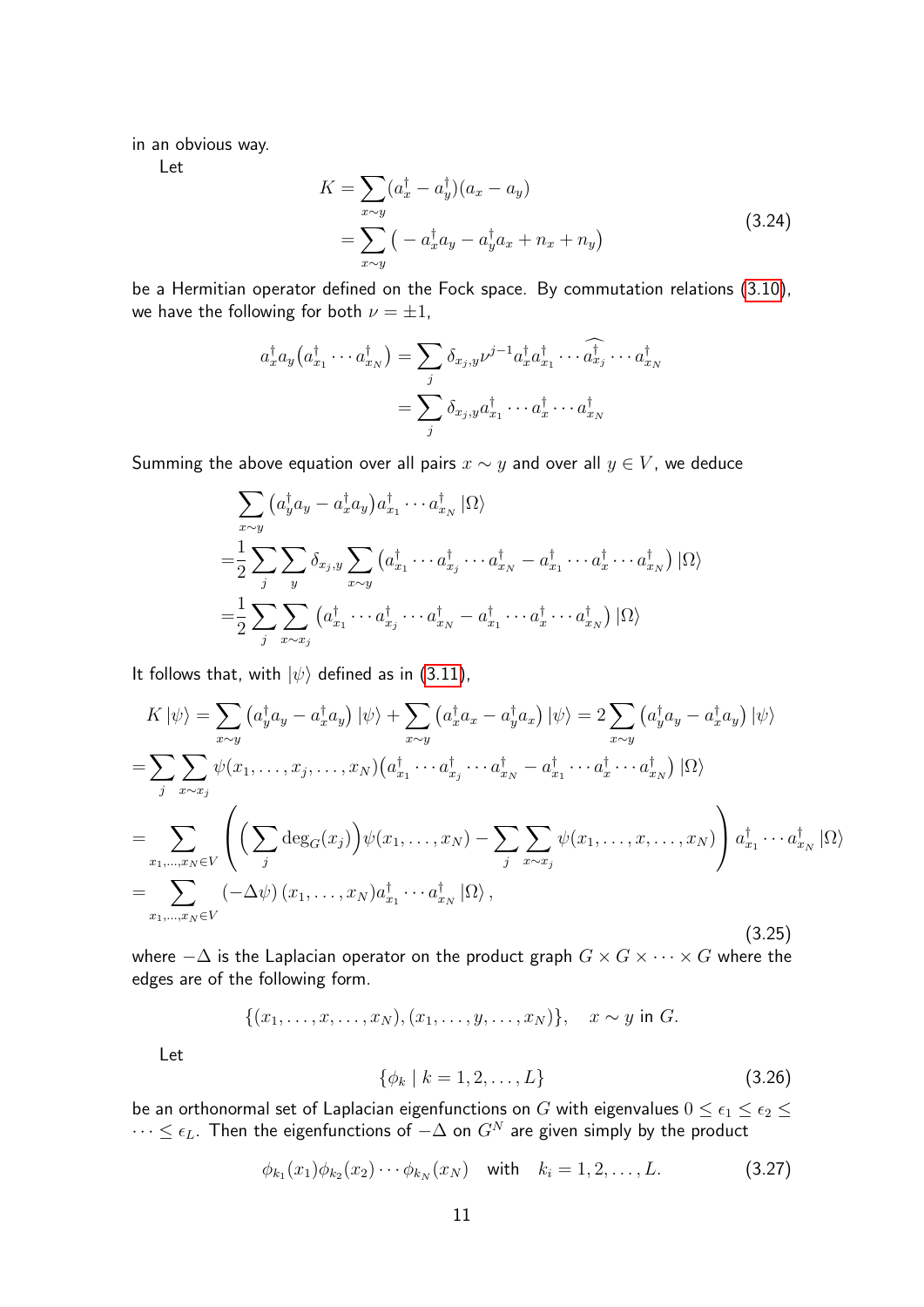The corresponding eigenvalue is  $\epsilon_{k_1} + \cdots + \epsilon_{k_L}.$  It is easy to verify these facts since  $-\Delta$ acts on a general  $\psi$  by the sum  $\sum_{j=1}^N -\Delta_j\tilde{\psi}$  where  $-\Delta_j$  is the Laplacian operator on the variable  $x_j$  only. In particular, we obtain the enegy eigenfunctions of a one-particle system (case  $N = 1$ ) as the following state vectors

<span id="page-11-0"></span>
$$
|k\rangle := \sum_{k} \phi_k(x) |x\rangle. \tag{3.28}
$$

For  $N \geq 2$ , it is clear that  $-\Delta$  preserves both the subspace of symmetric functions and the subspace of anti-symmetric functions on  $G^N$ . We can thus diagonalise  $-\Delta$  in these two invariant subspaces, where the eigenfunctions in the respective subspaces can be found by symmetrising or anti-symmetrising the functions in [\(3.27\)](#page-10-0) accordingly. The resulting wavefunctions are nothing but the (anti-)symmetrised states

$$
(|k_1\rangle\otimes |k_2\rangle\otimes\cdots\otimes |k_N\rangle)_\nu
$$

For  $k = 1, 2, 3, \ldots, L$ , define the operator

$$
b_k^{\dagger} := \sum_{x \in V} \phi_k(x) a_x^{\dagger}.
$$
  
\n
$$
b_k := \sum_{x \in V} \overline{\phi_k(x)} a_x.
$$
\n(3.29)

They are essentially the creators and annihilators of energy eigenstates [\(3.28\)](#page-11-0). Since the states [\(3.28\)](#page-11-0) are orthonormal, we immediately have the following commutation relations.

$$
[b_k, b_m^{\dagger}] = \delta_{k,m}, \quad [b_k^{\dagger}, b_m^{\dagger}] = 0, \quad [b_k, b_m] = 0 \quad \text{if } \nu = +1
$$
  

$$
\{b_k, b_m^{\dagger}\} = \delta_{k,m}, \quad \{b_k^{\dagger}, b_m^{\dagger}\} = 0, \quad \{b_k, b_m\} = 0 \quad \text{if } \nu = -1.
$$
 (3.30)

It follows from our earlier analysis that for  $k_i = 1, 2, \ldots, L$ , if

$$
b_{k_1}^{\dagger}b_{k_2}^{\dagger}\cdots b_{k_N}^{\dagger}|\Omega\rangle \neq 0,
$$

then it is an eigenfunction of  $K$  with eigenvalue  $\epsilon_{k_1} + \cdots + \epsilon_{k_N}.$  We may likewise use the occupation number representations as in [\(3.9\)](#page-5-4):

$$
|n_1, \ldots, n_L\rangle := \frac{\sqrt{n_1! \cdots n_L!}}{\sqrt{N!}} \sum_{\sigma \in \mathcal{S}_N} b_{k_{\sigma(1)}}^\dagger b_{k_{\sigma(2)}}^\dagger \cdots b_{k_{\sigma(N)}}^\dagger |\Omega\rangle \tag{3.31}
$$

where  $n_r = #\{j \mid k_j = r\}$ . By construction, we have

$$
K |n_1, \dots, n_L\rangle = (n_1\epsilon_1 + n_2\epsilon_2 + \dots + n_L\epsilon_L) |n_1, \dots, n_L\rangle.
$$
  
\n
$$
(b_k^{\dagger}b_k) |n_1, \dots, n_L\rangle = n_k |n_1, \dots, n_L\rangle.
$$
 (3.32)

The Hamiltonian [\(3.24\)](#page-10-1) can be rewritten as

$$
K = \sum_{k} \epsilon_{k} b_{k}^{\dagger} b_{k} \tag{3.33}
$$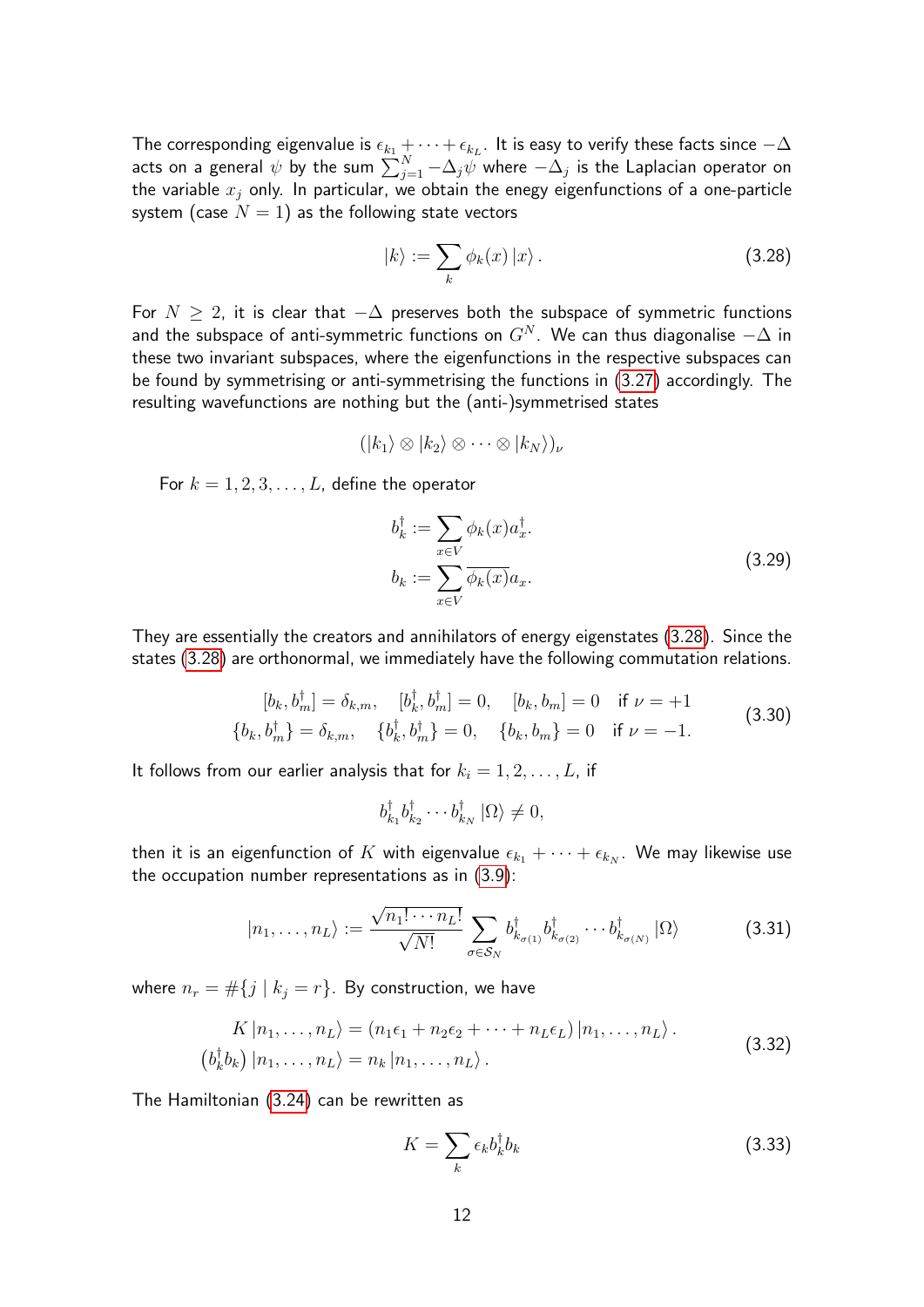which describes a set of L uncoupled systems. For  $\nu = +1$ , the Hamiltonian K describes a set of L uncoupled simple harmonic oscillator. For  $\nu = -1$ , we have a set of L uncoupled two-state systems since  $n_r \in \{0,1\}$  for all r.

Suppose the system is in the Gibbs state

$$
\Gamma = \frac{e^{-\beta K}}{\text{tr } e^{-\beta K}}
$$

for some  $\beta > 0$ . We shall calculate some thermodynamic quantities of this state. By [\(3.22\)](#page-9-0), the average number of particles  $\langle n_x \rangle$  at site x is given by

$$
\sum_{p} \frac{\langle p | a_x^{\dagger} a_x | p \rangle}{e^{\beta \epsilon(p)} \pm 1} = \sum_{p} \frac{|\phi_p(x)|^2}{e^{\beta \epsilon(p)} \pm 1}.
$$

The average energy is as in [\(3.23\)](#page-9-1).

$$
\langle K \rangle = \sum_{p} \frac{\epsilon(p)}{e^{\beta \epsilon(p)} \pm 1}.
$$

As a further example, we compute  $\left\langle Ka^\dagger_xa^\dagger_xa_xa_x\right\rangle$ . Note that  $Ka^\dagger_xa^\dagger_xa_xa_x$  is not a onebody operator. By unitarity of the matrix  $(\phi_p(x))_{p,x}$ , we have  $a_x^\dagger = \sum_p \overline{\phi_p}(x) a_p^\dagger$ . Thus, we can express  $a^\dagger_x a_x$  in terms the energy eigenstates  $|p\rangle$  as

$$
a_x^{\dagger} a_x = \sum_{q,r} \overline{\phi_q}(x) \phi_r(x) a_q^{\dagger} a_r.
$$

Then, Wick's rule implies

<span id="page-12-0"></span>
$$
\langle Ka_x^{\dagger}a_x^{\dagger}a_xa_x\rangle = 2 \langle n_x \rangle^2 \langle K \rangle + 2 \langle n_x \rangle^2 \sum_{p,q,r} \epsilon(p) \overline{\phi_q}(x) \phi_r(x) \langle a_p^{\dagger}a_r \rangle \langle a_p a_q^{\dagger} \rangle
$$
  

$$
= 2 \langle n_x \rangle^2 \langle K \rangle + 2 \langle n_x \rangle \sum_{p,q,r} \epsilon(p) \overline{\phi_q}(x) \phi_r(x) \delta_{p,r} \langle a_p^{\dagger}a_r \rangle \langle a_p^{\dagger}a_q \mp \delta_{p,q} \rangle
$$
  

$$
= 2 \langle n_x \rangle^2 \langle K \rangle + 2 \langle n_x \rangle \sum_p \epsilon(p) |\phi_p(x)|^2 \frac{1}{e^{\beta \epsilon(p)}} \frac{1}{\pm 1} \Big(\frac{1}{e^{\beta \epsilon(p)}} \pm 1 \mp 1\Big).
$$
(3.34)

In the case  $\nu = +1$ ,

$$
\frac{1}{e^{\beta\epsilon(p)} - 1} \left( \frac{1}{e^{\beta\epsilon(p)} - 1} + 1 \right) = \frac{e^{\beta\epsilon(p)}}{(e^{\beta\epsilon(p)} - 1)^2}
$$

$$
= \frac{1}{(e^{\beta\epsilon(p)/2} - e^{-\beta\epsilon(p)/2})^2}
$$

$$
= \frac{1}{2\sinh^2(\beta\epsilon(p)/2)}.
$$

In the case  $\nu = -1$ ,

$$
\frac{1}{e^{\beta\epsilon(p)}+1}\left(\frac{1}{e^{\beta\epsilon(p)}+1}-1\right) = \frac{-e^{\beta\epsilon(p)}}{(e^{\beta\epsilon(p)}+1)^2} \\
= \frac{-1}{(e^{\beta\epsilon(p)/2}+e^{-\beta\epsilon(p)/2})^2} \\
= \frac{-1}{2\cosh^2(\beta\epsilon(p)/2)}.
$$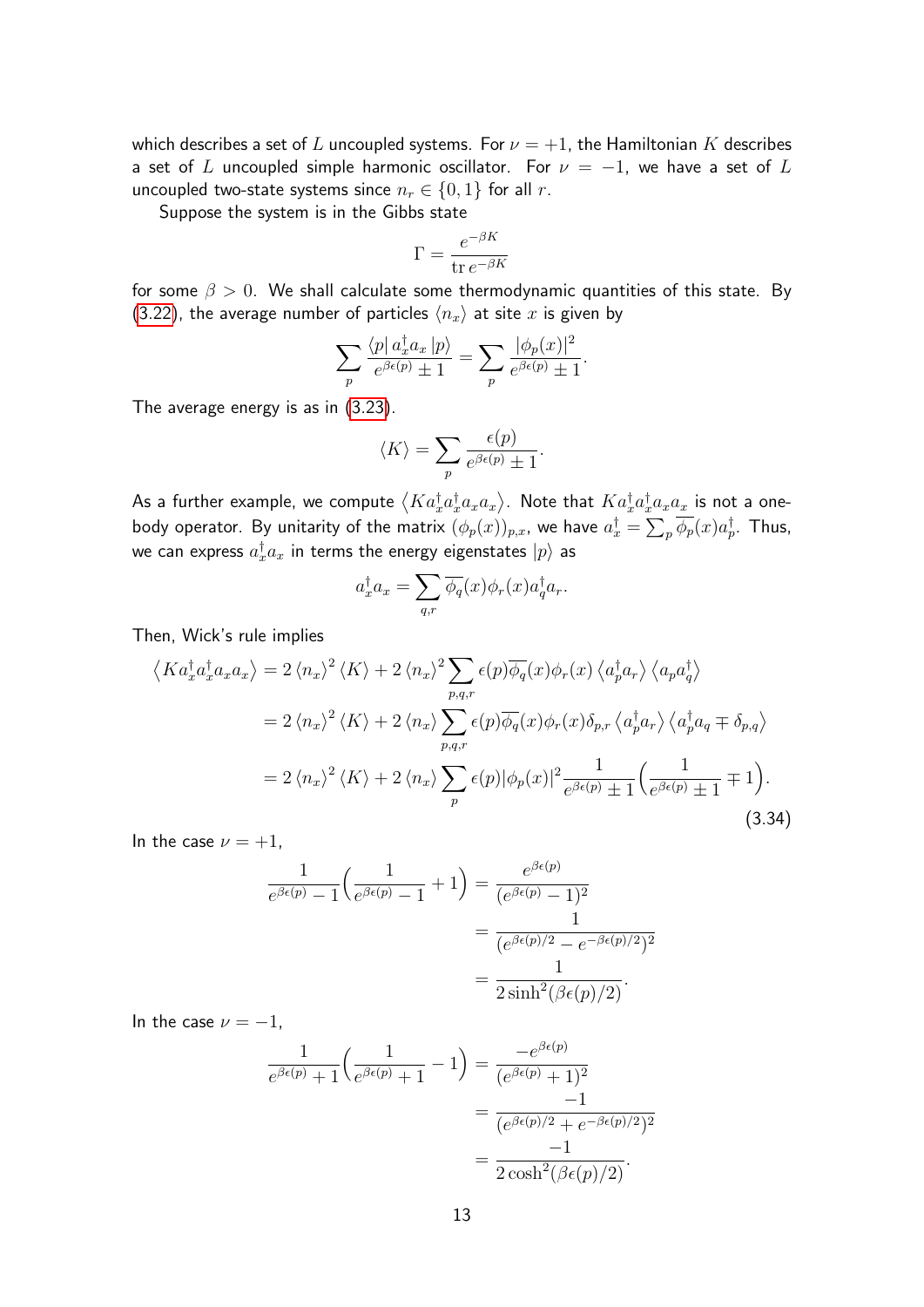Inserting this back to [\(3.34\)](#page-12-0), we deduce, for  $\nu = +1$ ,

$$
\langle Ka_x^{\dagger}a_x^{\dagger}a_xa_x\rangle = 2\langle n_x\rangle^2 \langle K\rangle + 2\langle n_x\rangle \sum_p \epsilon(p)|\phi_p(x)|^2 \frac{1}{2\sinh^2(\beta\epsilon(p)/2)}.
$$
  
= 
$$
\Big(\sum_p \frac{|\phi_p(x)|^2}{e^{\beta\epsilon(p)} - 1}\Big)^2 \sum_p \frac{2\epsilon(p)}{e^{\beta\epsilon(p)} - 1} + \sum_p \frac{|\phi_p(x)|^2}{e^{\beta\epsilon(p)} - 1} \sum_p \frac{\epsilon(p)|\phi_p(x)|^2}{\sinh^2(\beta\epsilon(p)/2)},
$$
(3.35)

and, for  $\nu = -1$ ,

$$
\langle Ka_x^{\dagger}a_x^{\dagger}a_xa_x\rangle = \left(\sum_p \frac{|\phi_p(x)|^2}{e^{\beta\epsilon(p)}+1}\right)^2 \sum_p \frac{2\epsilon(p)}{e^{\beta\epsilon(p)}+1} - \sum_p \frac{|\phi_p(x)|^2}{e^{\beta\epsilon(p)}+1} \sum_p \frac{\epsilon(p)|\phi_p(x)|^2}{\cosh^2(\beta\epsilon(p)/2)}.
$$
\n(3.36)

# 4 Holstein-Primakoff Transformation

The Holstein-Primakoff Transformation establishes an isomorphism between the system of spins described by the Heisenberg model [\(2.1\)](#page-3-1) and a system of several bosons hopping on  $G = (V, E)$ . Hence the tools developed in Section [3](#page-3-2) can be used to study the Heisenberg model.

we consider the Hilbert basis  $\{\psi_x \mid x \in V\}$  of the space  $\mathcal H$  associated with a particle on the graph  $G = (V, E)$ , i.e. the state  $\psi_x$  describes a particle at the position  $x \in V$ . Define  $a_x^\dagger=a^\dagger(\psi_x)$ ,  $a_x=a(\psi_x)$  and  $n_x=a_x^\dagger a_x$ . Also define  $N=\sum_{x\in V} n_x$  to be the total particle number operator. For each  $x \in V$ , we define the following operators on the Fock space  $\bigotimes_{x\in V}\ell^2(\mathbb{N})$ .

<span id="page-13-0"></span>
$$
S_x^+ = \sqrt{2S}a_x^{\dagger} \left[ 1 - \frac{a_x^{\dagger} a_x}{2S} \right]_+^{1/2}, \quad S_x^- = \sqrt{2S} \left[ 1 - \frac{a_x^{\dagger} a_x}{2S} \right]_+^{1/2} a_x, \quad S_x^3 = a_x^{\dagger} a_x - S. \tag{4.1}
$$

With the aid of [\(4.1\)](#page-13-0), we can rewrite [\(2.1\)](#page-3-1) into the following form.

<span id="page-13-1"></span>
$$
H = S \sum_{x \sim y} \left( -a_x^{\dagger} \sqrt{1 - \frac{n_x}{2S}} \sqrt{1 - \frac{n_y}{2S}} a_y - a_y^{\dagger} \sqrt{1 - \frac{n_y}{2S}} \sqrt{1 - \frac{n_x}{2S}} a_x + n_x + n_y - \frac{1}{S} n_x n_y \right)
$$
(4.2)

Alternatively, the Hamiltonian [\(2.1\)](#page-3-1) can be written as

<span id="page-13-2"></span>
$$
H = S \sum_{x \sim y} \left( a_y^{\dagger} \sqrt{1 - \frac{n_x}{2S}} - a_x^{\dagger} \sqrt{1 - \frac{n_y}{2S}} \right) \left( a_y \sqrt{1 - \frac{n_x}{2S}} - a_x \sqrt{1 - \frac{n_y}{2S}} \right). \tag{4.3}
$$

#### 4.1 Two-particle densities

Let us consider a wavefunction  $\Psi(x_1,\ldots,x_n)$  representing n particles in the sense of [\(3.11\)](#page-6-0). By choice,  $N | \Psi \rangle = n | \Psi \rangle$ . For  $x, y \in V$ , define

$$
\rho_{\Psi}(x, y) := \langle \Psi | a_x^{\dagger} a_y^{\dagger} a_y a_x | \Psi \rangle
$$
  
= 
$$
\begin{cases} \langle \Psi | n_x n_y | \Psi \rangle & \text{if } x \neq y \\ \langle \Psi | n_x (n_x - 1) | \Psi \rangle & \text{if } x = y. \end{cases}
$$
 (4.4)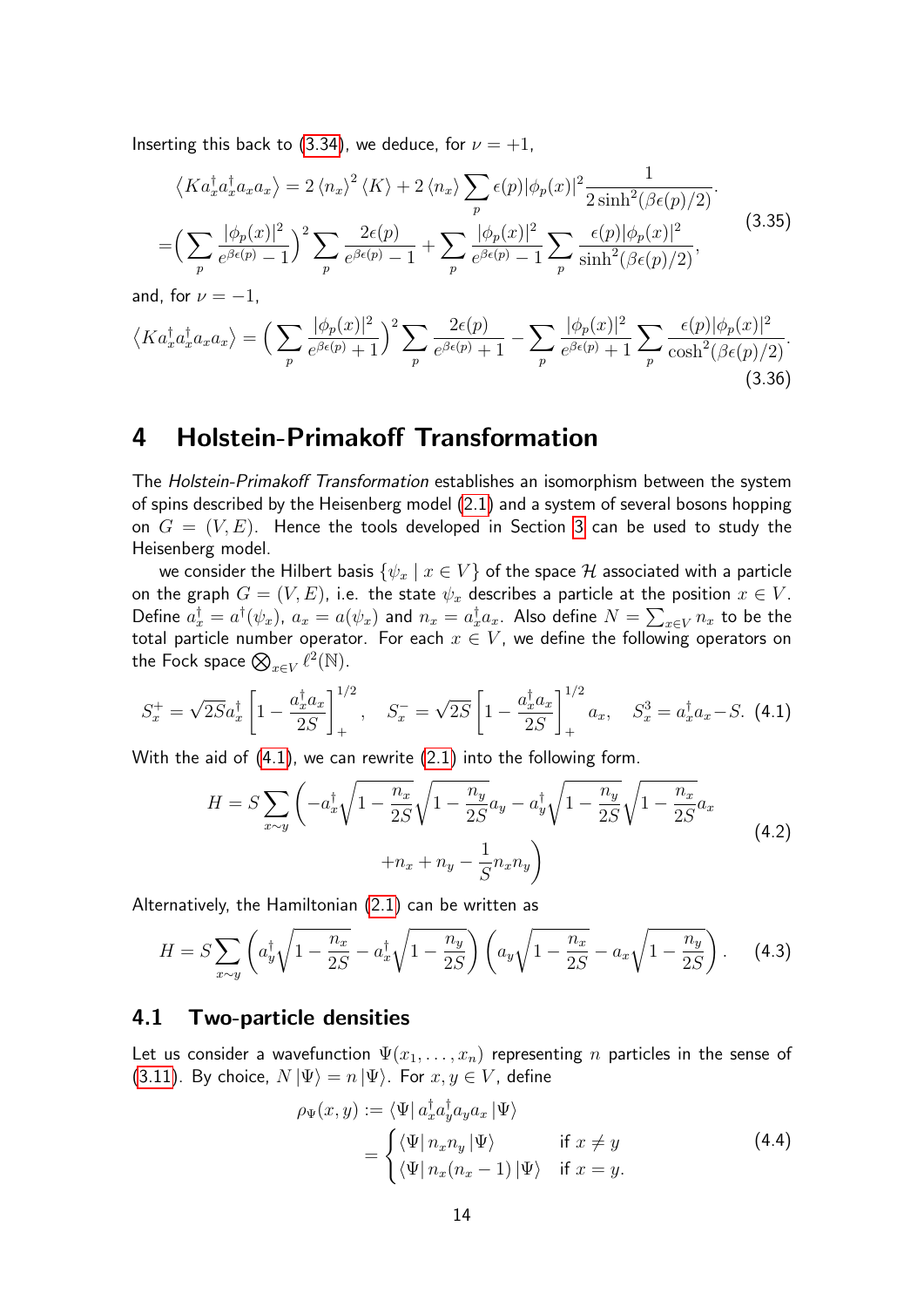Explicitly, since the action of  $n_x$  on  $\Psi(x_1, \ldots, x_n)$  can be written as

$$
(n_x\Psi)(x_1,\ldots,x_n)=\Big(\sum_{i=1}^n\delta_{x,x_i}\Big)\Psi(x_1,\ldots,x_n),
$$

we have

$$
\rho_{\Psi}(x,x) = \sum_{x_1,\dots,x_n \in V} \underbrace{\left(\sum_{i=1}^n \delta_{x,x_i}\right) \left[ \left(\sum_{i=1}^n \delta_{x,x_i}\right) - 1 \right]}_{\geq 2 \text{ if } x_i = x_j = x \text{ for some } i \neq j} |\Psi(x_1,\dots,x_n)|^2
$$
  

$$
\geq 2 \sum \left\{ |\Psi(x_1,\dots,x_n)|^2 \mid x_i = x_j = x \text{ for some } i \neq j \right\} \geq 0.
$$

Similarly, for  $x \neq y$ ,

$$
\rho_{\Psi}(x,y) = \sum_{x_1,\dots,x_n \in V} \left( \sum_{i=1}^n \delta_{x,x_i} \right) \left( \sum_{i=1}^n \delta_{y,x_i} \right) \quad |\Psi(x_1,\dots,x_n)|^2
$$
  
\n
$$
\geq \sum \left\{ |\Psi(x_1,\dots,x_n)|^2 \; \middle| \; x_i = x \text{ and } x_j = y \text{ for some } i,j \right\} \geq 0.
$$

Moreoever, since

$$
\sum_{x,y \in V} a_x^{\dagger} a_y^{\dagger} a_y a_x = \sum_{x} \sum_{y \neq x} n_x n_y + \sum_{x} (n_x n_x - n_x) = \sum_{x} n_x \left( n_x + \sum_{y \neq x} n_y \right) - \sum_{x} n_x
$$

$$
= \sum_{x} n_x \sum_{y} n_y - \sum_{x} n_x = N(N-1)
$$

we have

<span id="page-14-0"></span>
$$
\sum_{x,y \in V} \rho_{\Psi}(x,y) = n(n-1).
$$
 (4.5)

For  $x, y, z \in V$ , define the positive semi-definite operator

$$
h_{x,z}^y = \left( a_x^{\dagger} \sqrt{1 - \frac{n_z}{2S}} - a_z^{\dagger} \sqrt{1 - \frac{n_x}{2S}} \right) n_y \left( a_x \sqrt{1 - \frac{n_z}{2S}} - a_z \sqrt{1 - \frac{n_x}{2S}} \right). \tag{4.6}
$$

We can deduce from the commutation relations [\(3.6\)](#page-5-1) that

$$
a_x^{\dagger} N = (N-1)a_x^{\dagger} \quad \text{and} \quad Na_x = a_x(N-1),
$$

which implies that

$$
\sum_{x \sim z} \sum_{y} h_{x,z}^{y} = \sum_{x \sim z} \left( a_x^{\dagger} \sqrt{1 - \frac{n_z}{2S}} - a_z^{\dagger} \sqrt{1 - \frac{n_x}{2S}} \right) N \left( a_x \sqrt{1 - \frac{n_z}{2S}} - a_z \sqrt{1 - \frac{n_x}{2S}} \right)
$$
  
= 
$$
\sum_{x \sim z} \left( a_x^{\dagger} \sqrt{1 - \frac{n_z}{2S}} - a_z^{\dagger} \sqrt{1 - \frac{n_x}{2S}} \right) \left( a_x \sqrt{1 - \frac{n_z}{2S}} - a_z \sqrt{1 - \frac{n_x}{2S}} \right) (N - 1)
$$
  
= 
$$
\frac{1}{S} H(N - 1) = \frac{1}{S} (N - 1) H.
$$
 (4.7)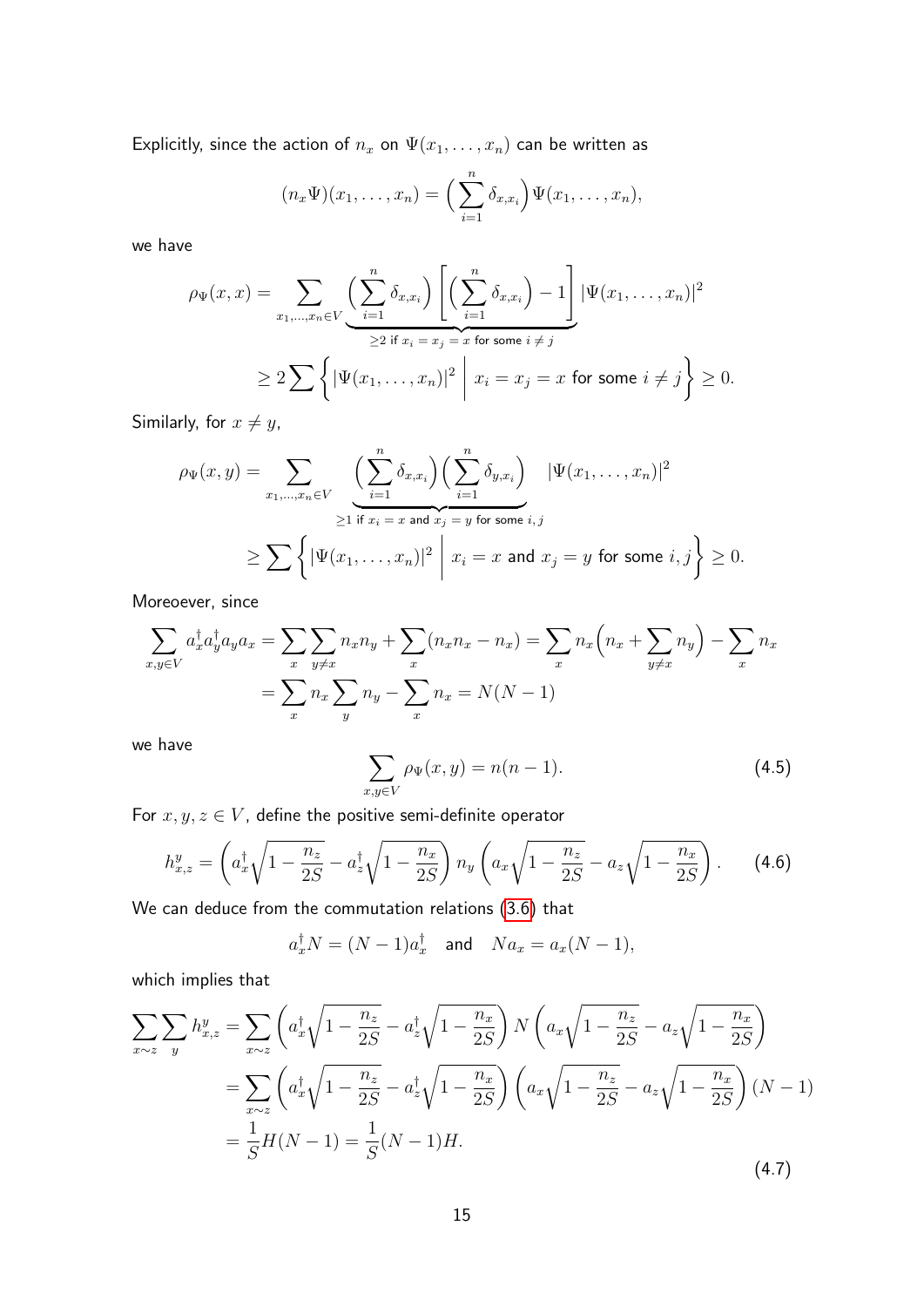<span id="page-15-0"></span>**Lemma 4.1.** For  $x \neq z$ , the following inequality holds for all y.

$$
\left| \rho_{\Psi}(z,y) \left( 1 - \frac{\delta_{x,y}}{2S} \right) - \rho_{\Psi}(x,y) \left( 1 - \frac{\delta_{z,y}}{2S} \right) \right|^2
$$
  

$$
\leq 2 \left\langle \Psi \right| h_{x,z}^y \left| \Psi \right\rangle \left[ \rho_{\Psi}(z,y) \left( 1 - \frac{\delta_{x,y}}{2S} \right) + \rho_{\Psi}(x,y) \left( 1 - \frac{\delta_{z,y}}{2S} \right) \right]
$$

*Proof.* Using the commutation relation  $[n_y, a_x] = -a_x \delta_{x,y}$ , we can write

$$
a_x^{\dagger} \sqrt{1 - \frac{n_z}{2S}} n_y a_x \sqrt{1 - \frac{n_z}{2S}} = \left(1 - \frac{n_z}{2S}\right) n_x (n_y - \delta_{x,y})
$$
  
= 
$$
n_x (n_y - \delta_{x,y}) - \frac{n_x n_y n_z}{2S} + \frac{n_x n_z}{2S} \delta_{x,y}.
$$

Thus

$$
a_x^{\dagger} \sqrt{1 - \frac{n_z}{2S}} n_y a_x \sqrt{1 - \frac{n_z}{2S}} - a_z^{\dagger} \sqrt{1 - \frac{n_x}{2S}} n_y a_z \sqrt{1 - \frac{n_x}{2S}}
$$
  
=
$$
n_x (n_y - \delta_{x,y}) - n_z (n_y - \delta_{z,y}) + \frac{n_x n_z}{2S} (\delta_{x,y} - \delta_{z,y})
$$
  
=
$$
\begin{cases} n_x n_y - n_z n_y & \text{if } y \neq x \text{ and } y \neq z \\ n_x n_y - n_z (n_y - 1) + \frac{n_x n_y}{2S} & \text{if } y = z \\ n_x (n_y - 1) - (n_z n_y + \frac{n_z n_y}{2S}) & \text{if } y = x. \end{cases}
$$

Thus, with

$$
u := a_y a_x \sqrt{1 - \frac{n_z}{2S}} \ket{\Psi} \quad \text{and} \quad v := a_y a_z \sqrt{1 - \frac{n_x}{2S}} \ket{\Psi},
$$

we have

$$
\rho_{\Psi}(x,y)\left(1-\frac{\delta_{z,y}}{2S}\right)-\rho_{\Psi}(z,y)\left(1-\frac{\delta_{x,y}}{2S}\right)=\langle u,u\rangle-\langle v,v\rangle=\Re\langle u-v,u+v\rangle.
$$

By Cauchy-Schwartz inequality and the parallelogram inequality,

$$
\|\Re\langle u-v, u+v\rangle\|^2 \le \|u-v\|^2 \|u+v\|^2 \le \|u-v\|^2 (2\|u\|^2 + 2\|v\|^2).
$$

Since  $\|v\|^2$  and  $\|u\|^2$  are bounded by  $\rho_\Psi(x,y)(1-\frac{\delta_{z,y}}{2S})$  $(\frac{\delta_{z,y}}{2S})$  and  $\rho_\Psi(z,y) (1-\frac{\delta_{x,y}}{2S})$  $\frac{\partial x,y}{\partial S}$ ) respectively, and  $\|u-v\|^2 = \left\langle \Psi | h_{x,z}^y \Psi \right\rangle$  by definition of  $h_{x,z}^y,$  we have finally

$$
\|\Re\left\langle u-v, u+v\right\rangle\|^2 \le 2\left\langle \Psi|h_{x,z}^y\Psi\rangle \left(\rho_\Psi(x,y)(1-\frac{\delta_{z,y}}{2S}) + \rho_\Psi(z,y)(1-\frac{\delta_{x,y}}{2S})\right) \tag{4.8}
$$
  
desired.

as desired.

As a corollary of Lemma [4.1,](#page-15-0) we can bound certain sums of two particle densities. We shall derive an inequality in a general form as follows.

Fix an arbitrary map

$$
y\mapsto y'
$$

which sends each vertex  $y$  in  $G$  to a different vertex  $y' \neq y$  in  $G$ . Let  $G'(y,y') = G'(y) = 0$  $G'$  be the largest connected component of the graph obtained by removing  $y$  and  $y'$  from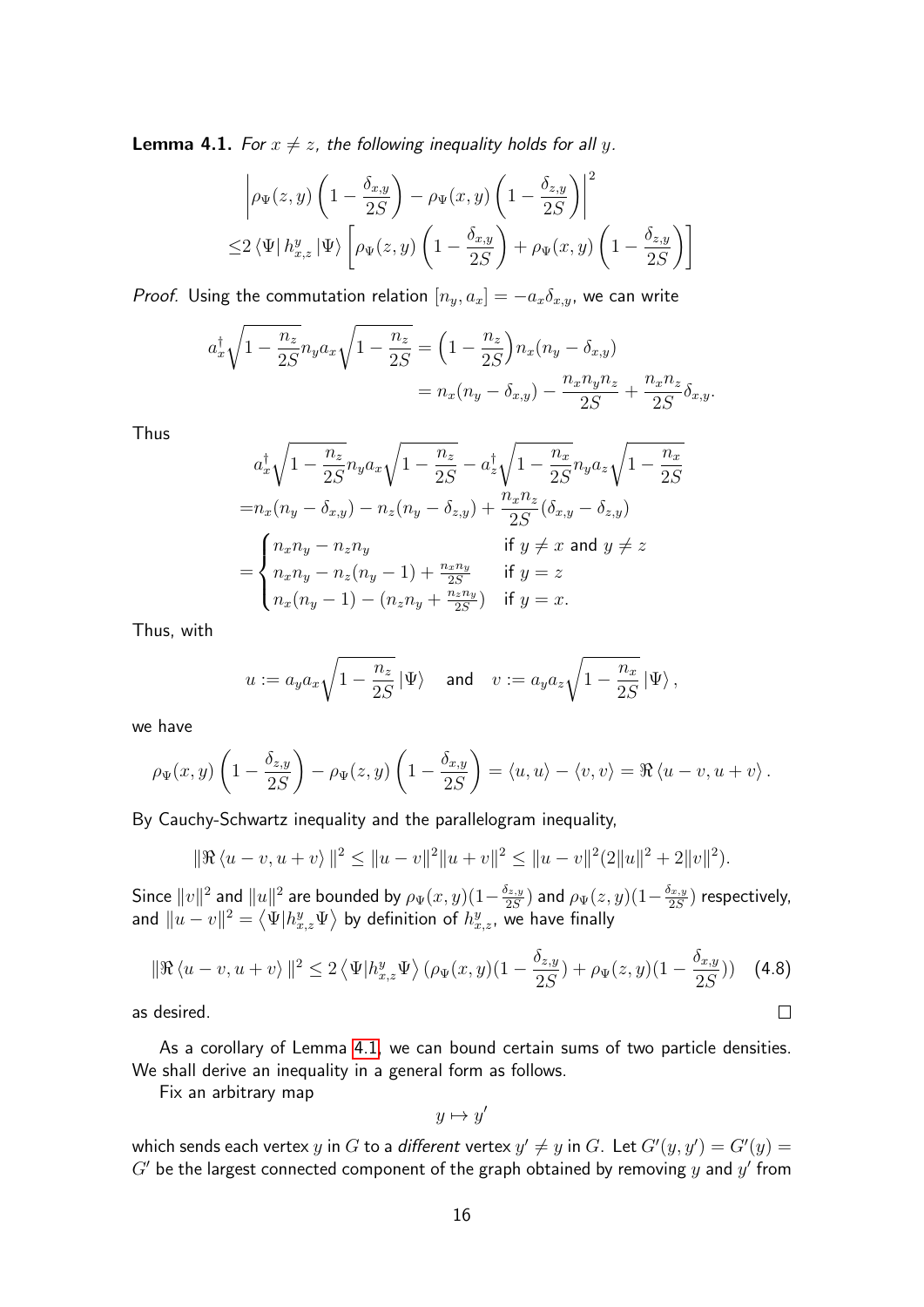$G$ . Suppose that  $y'$  is joint with  $G'$  by an edge in  $G$ . Let  $x_*$  be the vertex of  $G'$  which minimises  $G' \ni z \mapsto \rho_{\Psi}(y, z)$  and choose a shortest path  $(x_* = x_0, x_1, x_2, \dots, x_m = y')$ going from  $x_*$  to  $y'$ . By the choice of  $x_*$ , we have

$$
\rho_{\Psi}(y, x_*) \leq \frac{1}{|G'|} \sum_{z \in G'} \rho_{\Psi}(y, z) \leq \frac{1}{|G'|} \sum_{w, w' \in V} \rho_{\Psi}(w, w') \leq \frac{n(n-1)}{|G'|}.
$$

On the other hand, the succesive differences  $\rho_{\Psi}(y, x_i) - \rho_{\Psi}(y, x_{i+1})$  can be bounded from above by Lemma [4.1.](#page-15-0) since  $x_i\neq y$  for all  $i$  and  $x_i\neq x_j$  for all  $i\neq j$ , we have

$$
\sum_{y \in V} \sum_{i} |\rho_{\Psi}(y, x_{i}) - \rho_{\Psi}(y, x_{i+1})|
$$
\n
$$
\leq \sqrt{2} \sum_{y \in V} \sum_{i} \sqrt{\langle \Psi | h_{x_{i}, x_{i+1}}^{y} | \Psi \rangle} \sqrt{\rho_{\Psi}(x_{i+1}, y) + \rho_{\Psi}(x_{i}, y)}
$$
\n
$$
\leq \sqrt{2} \sum_{y \in V} \sum_{x \sim z} \sqrt{\langle \Psi | h_{x, z}^{y} | \Psi \rangle} \sqrt{\rho_{\Psi}(x, y) + \rho_{\Psi}(z, y)}
$$
\n
$$
\leq \sqrt{2} \sqrt{\sum_{y \in V} \sum_{x \sim z} \langle \Psi | h_{x, z}^{y} | \Psi \rangle} \sqrt{\sum_{y \in V} \sum_{x \sim z} (\rho_{\Psi}(x, y) + \rho_{\Psi}(z, y))}
$$
\n
$$
= \sqrt{2} \sqrt{\frac{n-1}{S}} \langle \Psi | H | \Psi \rangle^{\frac{1}{2}} \sqrt{\sum_{y \in V} \sum_{x \sim z} (\rho_{\Psi}(x, y) + \rho_{\Psi}(z, y))}
$$
\n
$$
\leq \sqrt{2} \sqrt{\frac{n-1}{S}} \langle \Psi | H | \Psi \rangle^{\frac{1}{2}} \sqrt{2\Delta(G)n(n-1)}
$$
\n
$$
\leq 2\sqrt{\Delta(G)}(n-1) \sqrt{\frac{n}{S}} \langle \Psi | H | \Psi \rangle^{\frac{1}{2}}
$$

In the second last line, we denoted the maximal degree of G by  $\Delta(G)$  and used [\(4.5\)](#page-14-0). Since  $\rho_\Psi(y,y') \,=\, \rho_\Psi(y',y)$ , the same calculation applies in the case where  $y$  is joint with  $G'$  via an edge instead of  $y'$ . Therefore, we have

<span id="page-16-1"></span>
$$
\sum_{y \in V} \rho_{\Psi}(y, y') \le \frac{n(n-1)}{\min_y |G'(y, y')|} + 2\sqrt{\Delta(G)}(n-1)\sqrt{\frac{n}{S}} \left\langle \Psi | H | \Psi \right\rangle^{\frac{1}{2}}.
$$
 (4.9)

In particular, the sum over pairs of neighbours  $y \sim y'$  is bounded from above by

$$
\sum_{y \sim y'} \rho_{\Psi}(y, y') \leq \Delta(G) \frac{n(n-1)}{\min_{y \sim y'} |G'(y, y')|} + 2\Delta(G)^{\frac{3}{2}}(n-1) \sqrt{\frac{n}{S}} \langle \Psi | H | \Psi \rangle^{\frac{1}{2}}.
$$
 (4.10)

We can bound  $\rho_\Psi(y,y)$  as follows. In the case  $S\,=\,\frac{1}{2}$  $\frac{1}{2}$ , we have  $\rho_{\Psi}(y,y) = 0$ . Suppose  $S \geq 1$ . For each y, choose a neighbour of y and denote it by y'. We have

<span id="page-16-0"></span>
$$
\sum_{y \in V} \rho_{\Psi}(y, y) \le \sum_{y \in V} \left(1 - \frac{1}{2S}\right) \rho(y, y') + \sum_{y \in V} \left| \left(1 - \frac{1}{2S}\right) \rho_{\Psi}(y, y') - \rho_{\Psi}(y, y) \right|.
$$
 (4.11)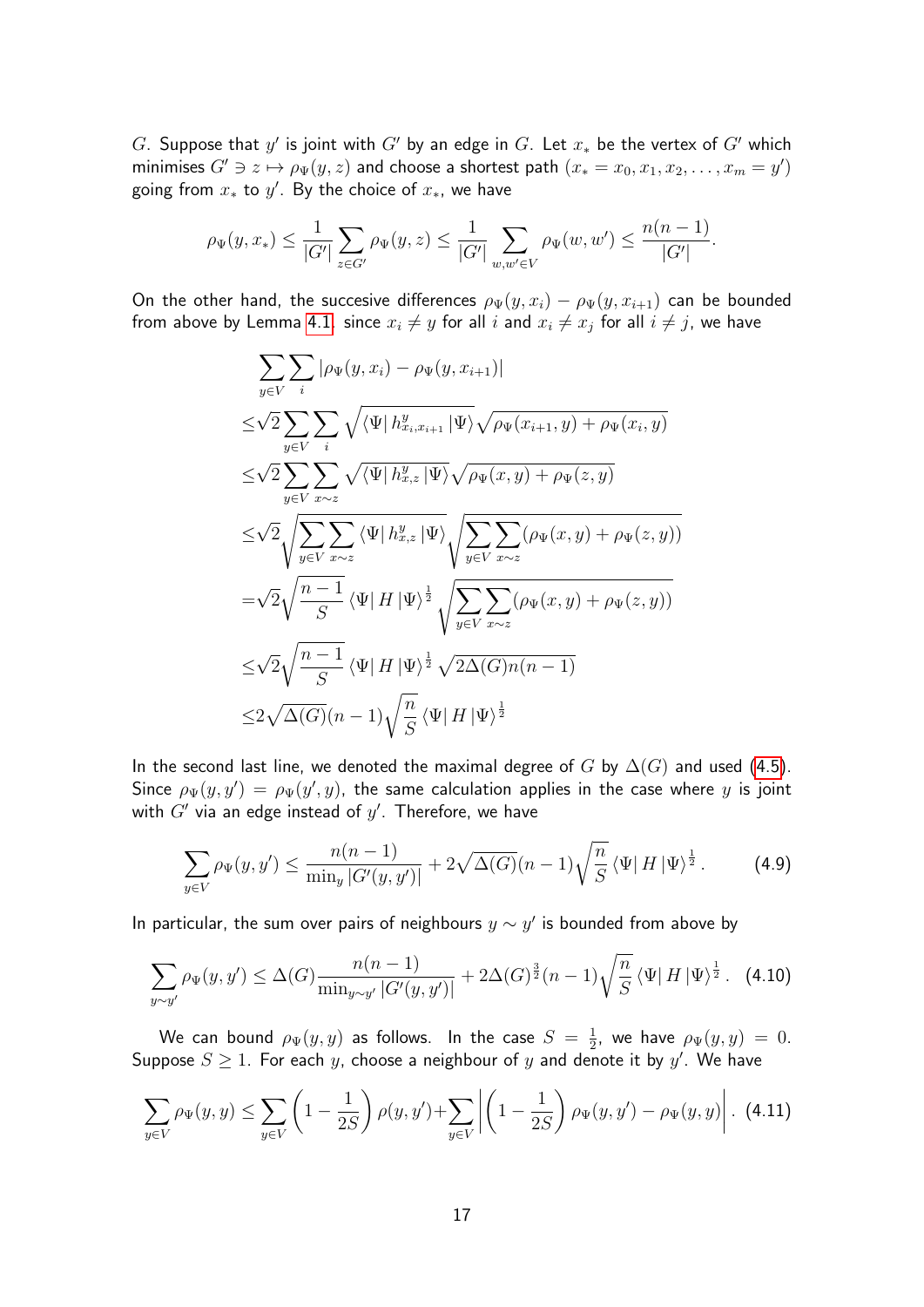The first term in [\(4.11\)](#page-16-0) can be bounded from above by [\(4.9\)](#page-16-1). By Lemma [4.1,](#page-15-0) the second term is bounded from above by

$$
\sum_{y \in V} \sqrt{2} \sqrt{\langle \Psi | h_{y,y'}^y | \Psi \rangle} \left( 1 - \frac{1}{2S} \right) \rho_{\Psi}(y, y') + \rho_{\Psi}(y, y) \right|
$$
  
\n
$$
\leq \sum_{y \in V} \sqrt{2} \sqrt{\langle \Psi | h_{y,y'}^y | \Psi \rangle} \left| \rho_{\Psi}(y, y') + \rho_{\Psi}(y, y) \right|
$$
  
\n
$$
\leq \sqrt{2} \sqrt{\sum_{y \in V} \langle \Psi | h_{y,y'}^y | \Psi \rangle} \sqrt{\sum_{y \in V} |\rho_{\Psi}(y, y') + \rho_{\Psi}(y, y)|}
$$
  
\n
$$
\leq \sqrt{2} \sqrt{\frac{n-1}{S}} \langle \Psi | H | \Psi \rangle^{\frac{1}{2}} \sqrt{2n(n-1)}
$$
  
\n
$$
\leq 2(n-1) \sqrt{\frac{n}{S}} \langle \Psi | H | \Psi \rangle^{\frac{1}{2}}.
$$

Combining the upper bounds for the two terms in [\(4.11\)](#page-16-0), we deduce

$$
\sum_{y \in V} \rho_{\Psi}(y, y) \le \frac{n(n-1)}{\min_y |G'(y, y')|} + 2\left(\sqrt{\Delta(G)} + 1\right)(n-1)\sqrt{\frac{n}{S}} \left\langle \Psi | H | \Psi \right\rangle^{\frac{1}{2}}.
$$
 (4.12)

Remark. For the ladder graph of length  $\ell$  and  $(x, \theta) := (x+1, -\theta)$ , we have  $|G'(y, y')| \ge$  $\ell - 1$  and  $\Delta(G) = 3$ . It follows from [\(4.9\)](#page-16-1) that

$$
\sum_{y \in V} \rho_{\Psi}(y, y') \le \frac{n(n-1)}{\ell - 1} + 2\sqrt{3}(n-1)\sqrt{\frac{n}{S}} \langle \Psi | H | \Psi \rangle^{\frac{1}{2}}.
$$

and

$$
\sum_{y \in V} \rho_{\Psi}(y, y) \le \frac{n(n-1)}{\ell - 1} + 2(\sqrt{3} + 1)(n-1)\sqrt{\frac{n}{S}} \langle \Psi | H | \Psi \rangle^{\frac{1}{2}}.
$$

## <span id="page-17-0"></span>4.2 Spin waves

Let  $\Psi \in \ell^2(V^N)$  represent a wave function of  $n$  particles in the sense of [\(3.11\)](#page-6-0). We have assumed without loss of generality that  $\Psi$  is a symmetric function, i.e.

$$
\Psi(x_1,\ldots,x_N)=\Psi(x_{\sigma(1)},\ldots,x_{\sigma(N)})\quad\text{for all permutations $\sigma$ of $\{1,2,\ldots,N\}$.}
$$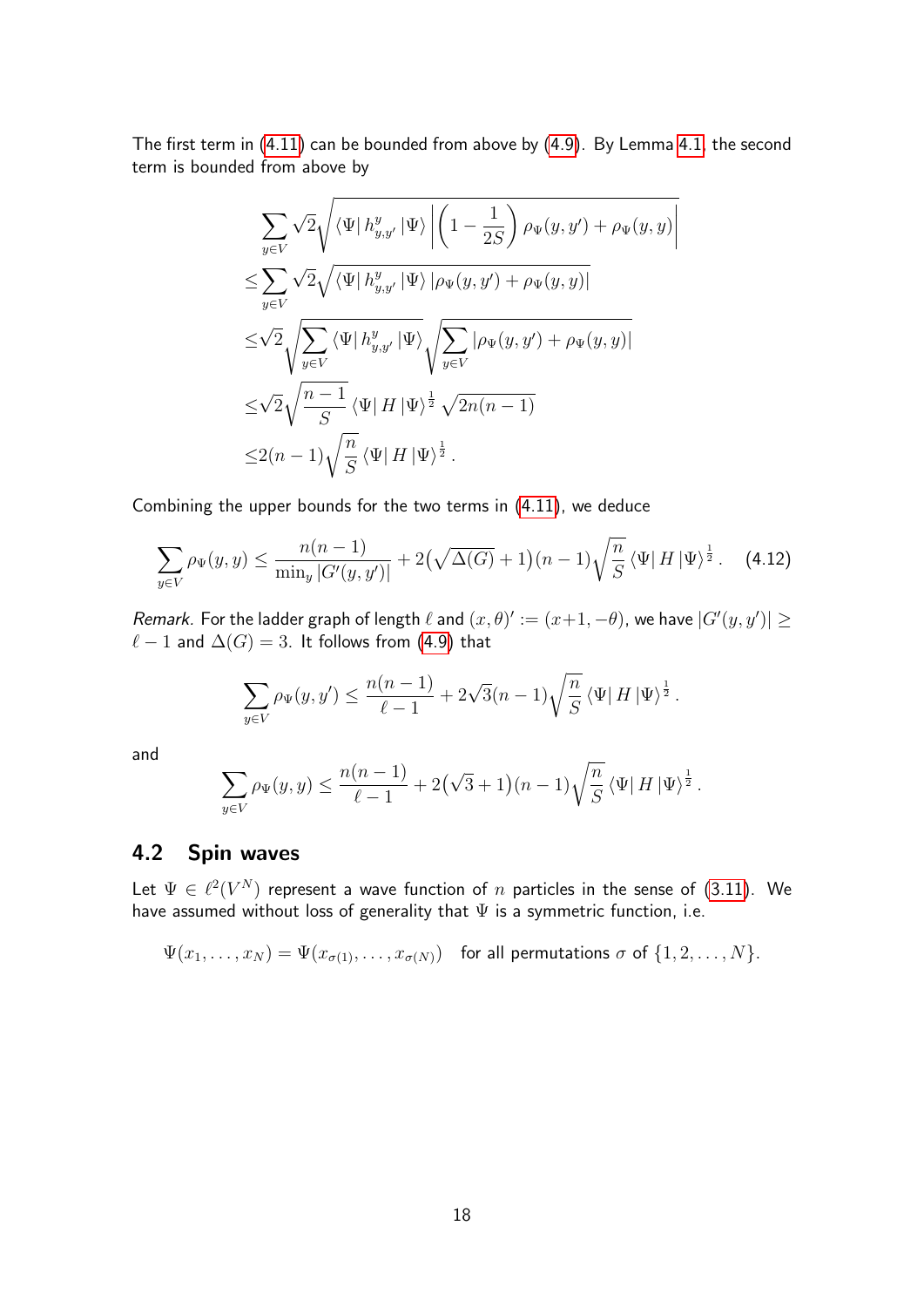The map  $\ell_{sym}^2(V^N) \ni \Psi(x_1, \ldots, x_N) \mapsto |\Psi\rangle$  is an isometry. Indeed,

$$
\langle \Psi | \Psi \rangle = \left\| \sum_{n_1 + \dots + n_L = N} \frac{\sqrt{n_1! \cdots n_L!}}{\sqrt{N!}} \sum_{|\{x_i = j\}| = n_j} \Psi(x_1, \dots, x_N) |n_1, \dots, n_L \rangle \right\|^2
$$
  
\n
$$
= \sum_{n_1 + \dots + n_L = N} \frac{n_1! \cdots n_L!}{N!} \left\| \sum_{|\{x_i = j\}| = n_j} \Psi(x_1, \dots, x_N) \right\|^2
$$
  
\n
$$
= \sum_{n_1 + \dots + n_L = N} \frac{n_1! \cdots n_L!}{N!} \left( \frac{N!}{n_1! \cdots n_L!} \right)^2 \|\Psi(1, \dots, 2, \dots, 3, \dots)\|^2
$$
  
\n
$$
= \sum_{n_1 + \dots + n_L = N} \frac{N!}{n_1! \cdots n_L!} \|\Psi(1, \dots, 2, \dots, 3, \dots)\|^2
$$
  
\n
$$
= \sum_{1 \le x_1, \dots, x_N \le L} \|\Psi(x_1, \dots, x_N)\|^2
$$
  
\n
$$
= \|\Psi\|_{\ell_{sym}^2(V^N)}^2
$$

#### 4.2.1 First excitation states

Let us consider the case  $n = 1$ . The general wave function is given by

<span id="page-18-0"></span>
$$
|\Psi\rangle = \sum_{x \in V} \Psi(x) a_x^{\dagger} |\Omega\rangle.
$$
 (4.13)

The action of the Hamiltonian [\(4.2\)](#page-13-1) on  $|\Psi\rangle$  coincides with the action of  $K$  as defined in  $(3.24)$  up to a multiple of S. More precisely, we have

$$
H\ket{\Psi}=SK\ket{\Psi}.
$$

By [\(3.25\)](#page-10-2), we see that

$$
H | \Psi \rangle = S \sum_{x \in V} \left( -\Delta \psi \right) (x) a_x^{\dagger} | \Omega \rangle.
$$

Therefore, for [\(4.13\)](#page-18-0) to be an energy eigenstate, we need  $\Psi$  to be an eigenfunction of the graph Laplacian  $-\Delta$  on G, for example a constant function  $\Psi \equiv 1$ . Since  $-\Delta$  is a positive symmetric operator on  $\mathbb{C}^{L}$ , it can be diagonalised with non-negative eigenvalues

$$
\lambda_1 = 0 \leq \lambda_2 \leq \cdots \leq \lambda_L.
$$

For each  $-\Delta\Psi_k~=~\lambda_k\Psi_k$ , the wave function  $|k\rangle~=~\sum_x\Psi_k(x)a_x^\dagger\ket{\Omega}$  is an energy eigenstate of H with energy  $S\lambda_k$ . In particular, the state  $\overline{|k=0\rangle}$  has the ground energy  $0$  and lies in the irreducible component  $\mathbb{C}^{2SL+1}$  in the decomposition [\(1.3\)](#page-1-0) whereas the states  $|k = 1\rangle$ ,  $|k = 2\rangle$ , ...,  $|k = L\rangle$  lie in each of the other  $L-1$  irreducible components  $\mathbb{C}^{2(SL-1)+1}$ . In principle, we can obtain the rest of the energy eigenstates in  $\mathbb{C}^{2SL+1}$  and  $\mathbb{C}^{2(SL-1)+1}$  by applying the raising operator  $S_{tot}^+$  onto  $\ket{\Psi_k}, k=1,2,\ldots,L$  repeatedly.

Essentially, the sum of eigenspaces of the total number operator  $\sum_x n_x$  corresponding to eigenvalues 0 and 1 is isomorphic to the space  $\mathbb{C}^{L}$ . The action of the Hamiltonian  $(2.1)$  then coincides with the operator  $-S\Delta_{G}$  on the space  $\mathbb{C}^{L}.$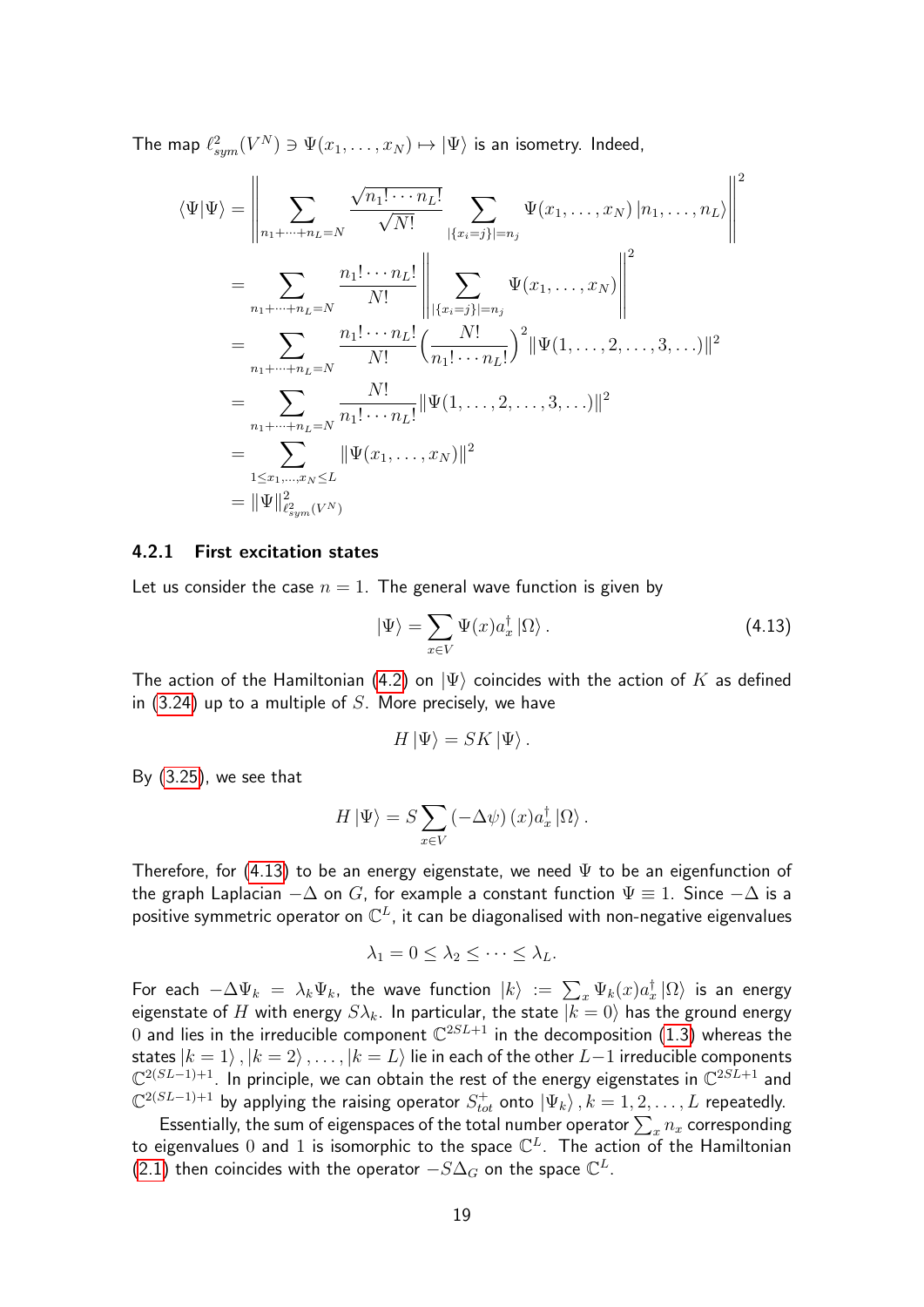**Example 4.2.** Consider a linear graph G representing a chain of  $\ell + 2$  spin-S particles as follows.

$$
\bullet - \bullet - \bullet - \bullet - \cdots - \bullet - \bullet - \bullet \tag{4.14}
$$

We have  $-\Delta_G\Psi = 0$  for all  $\Psi$  in the two-dimensional subspace of affine functions on the lattice  $(0, 1, 2, \ldots, \ell + 1)$ . There are  $\ell$  other eigenfunctions of  $-\Delta_G$ .

Suppose the Dirichlet boundary condition is imposed, i.e.  $\Psi(0) = \Psi(\ell + 1) = 0$ . Equivalently, we restrict to the joint eigenspace  $\mathcal{H}^D$  of  $S^3_0$  and  $S^3_{\ell+1}$  corresponding to the eigenvalue  $-S$ . For each state  $|\Psi\rangle \in \mathcal{H}^D$ ,

$$
\langle \Psi | H | \Psi \rangle = \langle \Psi | H^D | \Psi \rangle
$$

where

$$
H^{D} = 2S^{2} + S(S_{1}^{3} + S_{\ell}^{3}) + \sum_{x=1}^{\ell-1} S^{2} - \vec{S}_{x} \cdot \vec{S}_{x+1}.
$$
 (4.15)

This can be easily verified over the basis  $\{|-S, m_1, m_2, \ldots, m_\ell, -S\rangle\}_{|m_j|\leq S}$  of the subspace  $\mathcal{H}^D$ . Note that the Hamiltonian H, as defined in [\(2.1\)](#page-3-1), does not preserve the subspace  $\mathcal{H}^D$ .

The eigenfunctions of  $H^D$  are precisely the eigenfunctions of the graph Laplacian on the linear graph with Dirichlet boundary condition. They are parametrised by  $k \in$  $\{1, 2, \ldots, \ell\}$  with

$$
\Psi_k(x) = \sin\left(\frac{\pi k x}{\ell+1}\right), \quad x = 0, 1, 2, \dots, \ell+1. \tag{4.16}
$$

One can easily verify that

$$
-\Delta\Psi_k(x) = 2\Big(1 - \cos\Big(\frac{\pi k}{\ell+1}\Big)\Big)\Psi_k(x) \quad \text{for} \quad x = 1, 2, \dots, \ell.
$$

## 4.3 Higher excitation states

The action of H on  $|\Psi\rangle$  for particle number greater than 1 is more complicated. The spinwave apprximation consists of formally replacing the factor  $\sqrt{1-\frac{n_x}{25}}$  $\frac{\overline{n_x}}{2S}$  in the expression [\(4.3\)](#page-13-2) or [\(4.2\)](#page-13-1) by finitely many terms in the Taylor series  $1-\frac{1}{2}$ 2  $\frac{n_x}{2S} + \cdots$ . If only the constant term  $\sqrt{1-\frac{n_x}{2S}}\approx 1$  is kept, then we have essentially the free boson Hamiltonian as defined in [\(3.24\)](#page-10-1).

# 5 One-dimensional systems

We consider the ferromagnetic quantum Heisenberg spin chain modeled by the linear graph  $G = (V, E)$  with  $V = (1, 2, 3, \ldots, L)$  and  $\{x, y\} \in E$  if and only if  $|x - y| = 1$ . The Hamiltonian  $H_L$  of the system has been defined in [\(2.1\)](#page-3-1). The specific free energy of the system is defined as

$$
f_L(\beta, S) = -\frac{1}{\beta L} \ln \operatorname{tr} e^{-\beta H_L}.
$$
 (5.1)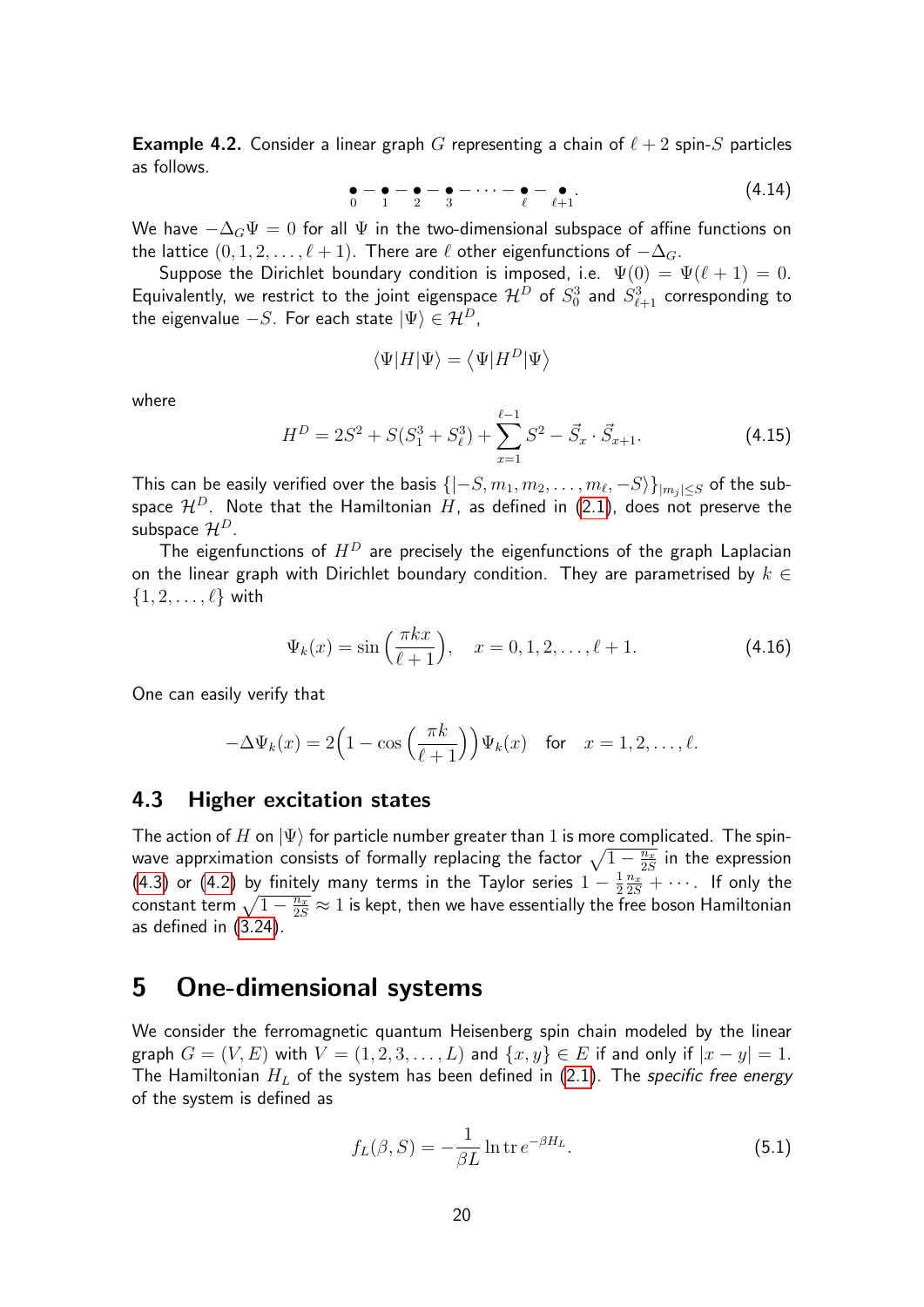We shall examine the thermodynamic limit of  $f_L(\beta, S)$ 

<span id="page-20-0"></span>
$$
f(\beta, S) = \lim_{L \to \infty} f_L(\beta, S) \tag{5.2}
$$

in the low temperature limit  $\beta \to \infty$ . We will begin by proving the existence of the limit in [\(5.2\)](#page-20-0) in the next section.

#### 5.1 Existence of thermodynamic limits

The well-known Fekete's lemma states that if  $a_n$  is a subadditive sequence, i.e.

$$
a_{n+m} \le a_n + a_m,
$$

then

$$
\lim_{n \to \infty} \frac{a_n}{n} = \inf_{n \to \infty} \frac{a_n}{n} \in [-\infty, \infty).
$$

We can use this lemma to establish the existence of the limit in [\(5.2\)](#page-20-0) by showing the subadditivity of  $\ln {\rm tr}(e^{-\beta H_L})$  in  $L.$  Indeed, for  $L_1 + L_2 = L$ , the original Hilbert space  $H$  can be written as

$$
\mathcal{H}_1\otimes\mathcal{H}_2.
$$

where  $\mathcal{H}_i$  is the Hilbert space  $\bigotimes_{x=1}^{L_i} \mathbb{C}^{2S+1}.$  The Hamiltonian  $H_L$  can be written as

$$
K_1 + K_2 + (S^2 - \vec{S}_l \cdot \vec{S}_{l+1})
$$

where  $K_1$  acts on  $\mathcal{H}_1\otimes\mathcal{H}_2$  as  $H_{L_1}\otimes$  id and  $K_2$  acts on  $\mathcal{H}_1\otimes\mathcal{H}_2$  as  $\mathrm{id}\otimes H_{L_2}.$  Let  $\epsilon_i$ and  $\epsilon'_j$  be the eigenvalues of  $H_{L_1}$  and  $H_{L_2}$  respectively. Then

$$
\operatorname{tr}(e^{-\beta(K_1+K_2)}) = \sum_{i,j} e^{-\beta(\epsilon_i+\epsilon'_j)}
$$
  
= 
$$
\left(\sum_i e^{-\beta\epsilon_i}\right) \left(\sum_j e^{-\beta\epsilon'_j}\right)
$$
  
= 
$$
\operatorname{tr}(e^{-\beta H_{L_1}}) \operatorname{tr}(e^{-\beta H_{L_2}}).
$$

It follows from  $K_1 + K_2 \leq H_L$  and the above equality that the subadditivity of  $\ln {\rm tr} (e^{-\beta H_L})$  holds:

$$
\ln \operatorname{tr} e^{-\beta H_{L_1}} + \ln \operatorname{tr} e^{-\beta H_{L_2}} \ge \ln \operatorname{tr} (e^{-\beta H_L}).
$$

This, together with Fekete's lemma, proves the existence of the limit in [\(5.2\)](#page-20-0). Moreover, Fekete's lemma also implies that

<span id="page-20-1"></span>
$$
f(\beta, S) \ge f_{\ell}(\beta, S) \tag{5.3}
$$

for all finite  $\ell \geq 1$ .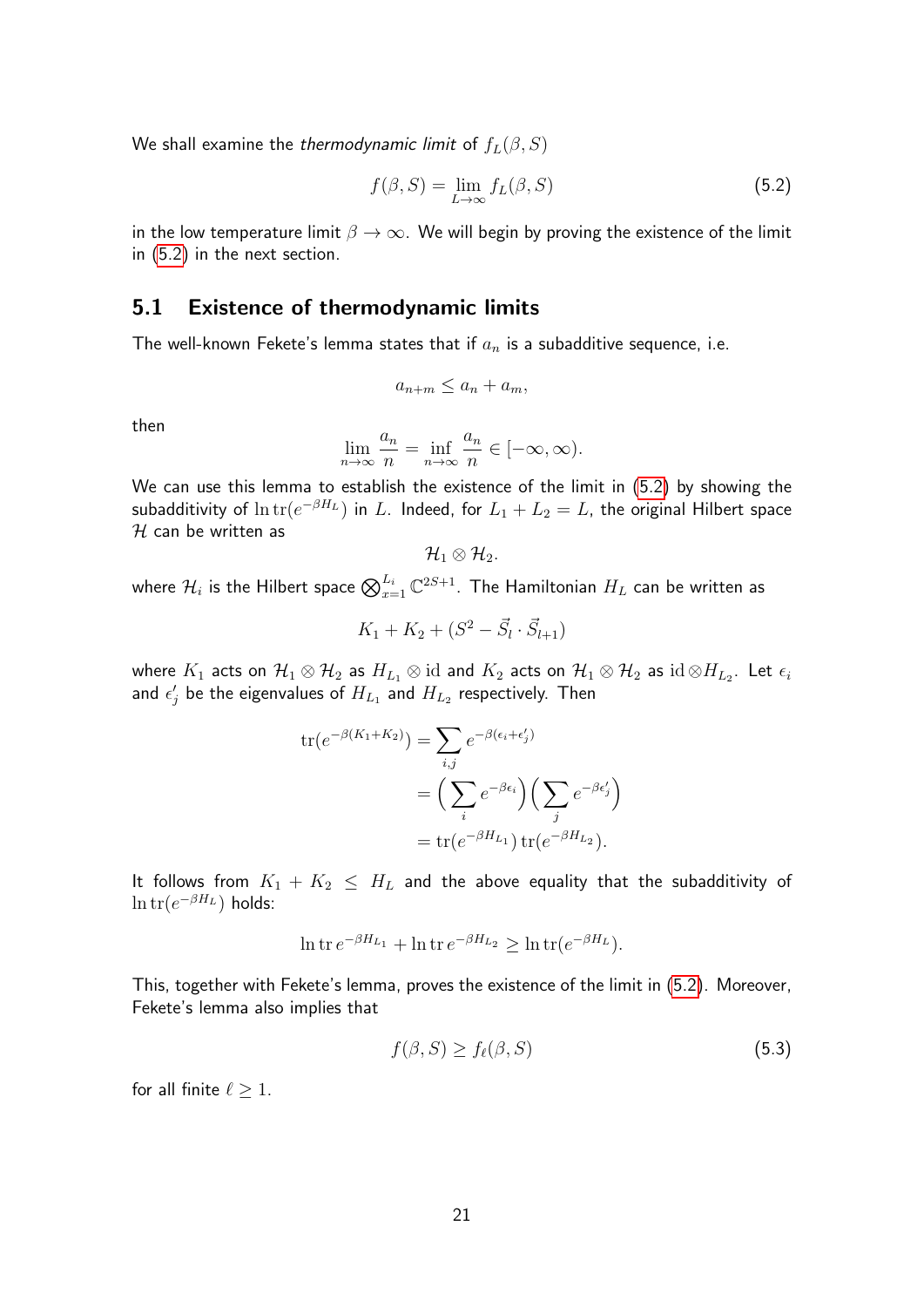#### 5.2 Localisation

#### 5.2.1 Gibbs variational principle

The Gibbs variational principle states that, for any Hermitian operator  $H$  on a finite dimensional Hilbert space  $H$ , the following inequality holds

<span id="page-21-0"></span>
$$
-\frac{1}{\beta}\ln\mathsf{tr}\left(e^{-\beta H}\right)=\inf\left\{\mathrm{tr}(H\Gamma)+\frac{1}{\beta}\,\mathrm{tr}(\Gamma\ln\Gamma)\bigg|\;0\leq\Gamma\leq1\right\}.\tag{5.4}
$$

In fact, the minimum of [\(5.4\)](#page-21-0) is attained at

<span id="page-21-1"></span>
$$
\Gamma = \frac{e^{-\beta H}}{\text{tr}_{\mathcal{H}} e^{-\beta H}}.\tag{5.5}
$$

It can be verified that the left hand side of [\(5.4\)](#page-21-0) is equal to the free energy associated with the choice [\(5.5\)](#page-21-1).

To prove [\(5.4\)](#page-21-0), we first state the Gibbs inequality. Let  $P = (p_i)_{i \in X}$  and  $Q = (q_i)_{i \in X}$ be two probability distributions on a finite set  $X$ . The Gibbs inequality states that

$$
\sum_i p_i \ln p_i \ge \sum_i p_i \ln q_i,
$$

which follows easily from the concavity of  $x \mapsto \ln x$ . By Gibbs' inequality, we deduce that the so-called Kullback-Leibler divergence between  $P$  and  $Q$  is always non-negative:

$$
D_{\text{KL}}(P||Q) \equiv \sum_{i=1}^{n} p_i \log \frac{p_i}{q_i} \ge 0.
$$

Coming back to the proof of [\(5.4\)](#page-21-0), we consider an arbitrary density matrix

$$
\Gamma = \sum_i p_i \left| \psi_i \right\rangle \left\langle \psi_i \right|
$$

where  $\{|\psi_i\rangle\}_i$  is a basis of  ${\cal H}$  (not necessarily orthonormal) and  $0\leq p_i\leq 1$  for all  $i$  such that  $\sum_i p_i = 1$ . Let  $\{|\phi_j\rangle\}_j$  be an orthonormal basis consisting of eigenvectors of  $H$ and

$$
H \left| \phi_j \right\rangle = E_j \left| \phi_j \right\rangle, \quad E_j \in \mathbb{R}.
$$

Let

$$
|\psi_i\rangle = \sum_j \alpha_{i,j} |\phi_j\rangle, \quad \alpha_{i,j} \in \mathbb{C}.
$$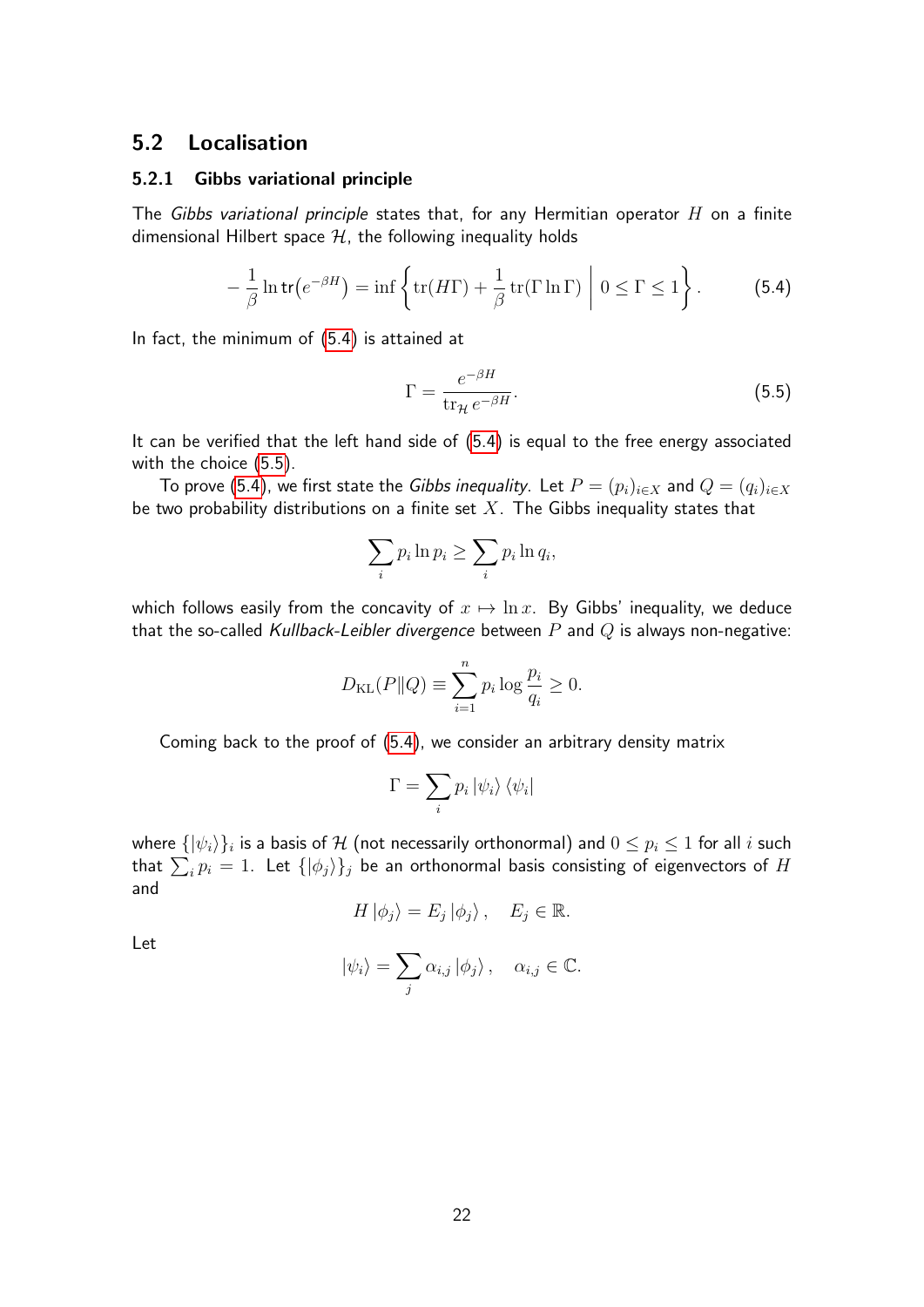Note that  $\sum_j |\alpha_{i,j}|^2 = 1$  for all  $i$ . By a direct computation,

$$
tr(\Gamma H) + tr(\Gamma \ln \Gamma)
$$
  
\n
$$
= \sum_{j} \langle \psi_{j} | \sum_{i} p_{i} | \psi_{i} \rangle \langle \psi_{i} | H | \psi_{j} \rangle + \sum_{i} p_{i} \ln p_{i}
$$
  
\n
$$
= \sum_{i} p_{i} \langle \psi_{i} | H | \psi_{i} \rangle + \sum_{i} p_{i} \ln p_{i}
$$
  
\n
$$
= \sum_{i,j} p_{i} |\alpha_{i,j}|^{2} \langle \phi_{j} | H | \phi_{j} \rangle + \sum_{i} p_{i} \ln p_{i}
$$
  
\n
$$
= \sum_{i} p_{i} \sum_{j} |\alpha_{i,j}|^{2} E_{j} + \sum_{i} p_{i} \ln p_{i}
$$
  
\n
$$
= \sum_{i} p_{i} \Big[ \ln \Big( e^{\sum_{j} |\alpha_{i,j}|^{2} E_{j}} tr(e^{-H}) \Big) - \ln tr(e^{-H}) \Big] + \sum_{i} p_{i} \ln p_{i}
$$
  
\n
$$
= -\ln tr(e^{-H}) + \sum_{i} p_{i} \ln \Big( e^{\sum_{j} |\alpha_{i,j}|^{2} E_{j}} tr(e^{-H}) \Big) + \sum_{i} p_{i} \ln p_{i}
$$
  
\n
$$
= -\ln tr(e^{-H}) + \sum_{i} p_{i} \Big[ \sum_{i} \ln p_{i} - \ln \Big( \frac{e^{-\sum_{j} |\alpha_{i,j}|^{2} E_{j}}}{tr(e^{-H})} \Big) \Big].
$$

It suffices to show that the second term is non-negative for all probability distribution  $(p_i)_i$  and all choices of basis  $\{|\psi_i \rangle \}_i$  (which boils down to choices of  $\alpha_{i,j}$ ). We proceed with the convexity of  $x \mapsto e^x$  to deduce

$$
e^{-\sum_j |\alpha_{i,j}|^2 E_j} \leq \sum_j |\alpha_{i,j}|^2 e^{-E_j} \quad \text{for all } i.
$$

Thus

$$
\sum_{i} p_i \left[ \sum_{i} \ln p_i - \ln \left( \frac{e^{-\sum_{j} |\alpha_{i,j}|^2 E_j}}{\text{tr}(e^{-H})} \right) \right] \ge \sum_{i} p_i \left[ \sum_{i} \ln p_i - \ln \left( \frac{\sum_{j} |\alpha_{i,j}|^2 e^{-E_j}}{\text{tr}(e^{-H})} \right) \right].
$$
  
Since

$$
\frac{\sum_{j} |\alpha_{i,j}|^2 e^{-E_j}}{\mathsf{tr}(e^{-H})} > 0 \quad \text{for all } i
$$

and

$$
\sum_{i} \frac{\sum_{j} |\alpha_{i,j}|^{2} e^{-E_{j}}}{\text{tr}(e^{-H})} = \sum_{i} \frac{\sum_{j} |\alpha_{i,j}|^{2} \langle \phi_{j} | e^{-H} | \phi_{j} \rangle}{\text{tr}(e^{-H})}
$$

$$
= \sum_{i} \frac{\langle \psi_{i} | e^{-H} | \psi_{i} \rangle}{\text{tr}(e^{-H})}
$$

$$
= \frac{\text{tr}(e^{-H})}{\text{tr}(e^{-H})}
$$

$$
= 1,
$$

we deduce from Gibbs' inequality with  $q_i = \frac{\sum_j |\alpha_{i,j}|^2 e^{-E_j}}{\binom{n}{2}}$  $\frac{\tan(\theta)}{\tan(\theta)}$  that

$$
\sum_{i} p_i \left[ \sum_{i} \ln p_i - \ln \left( \frac{\sum_{j} |\alpha_{i,j}|^2 e^{-E_j}}{\mathsf{tr}(e^{-H})} \right) \right] \ge 0.
$$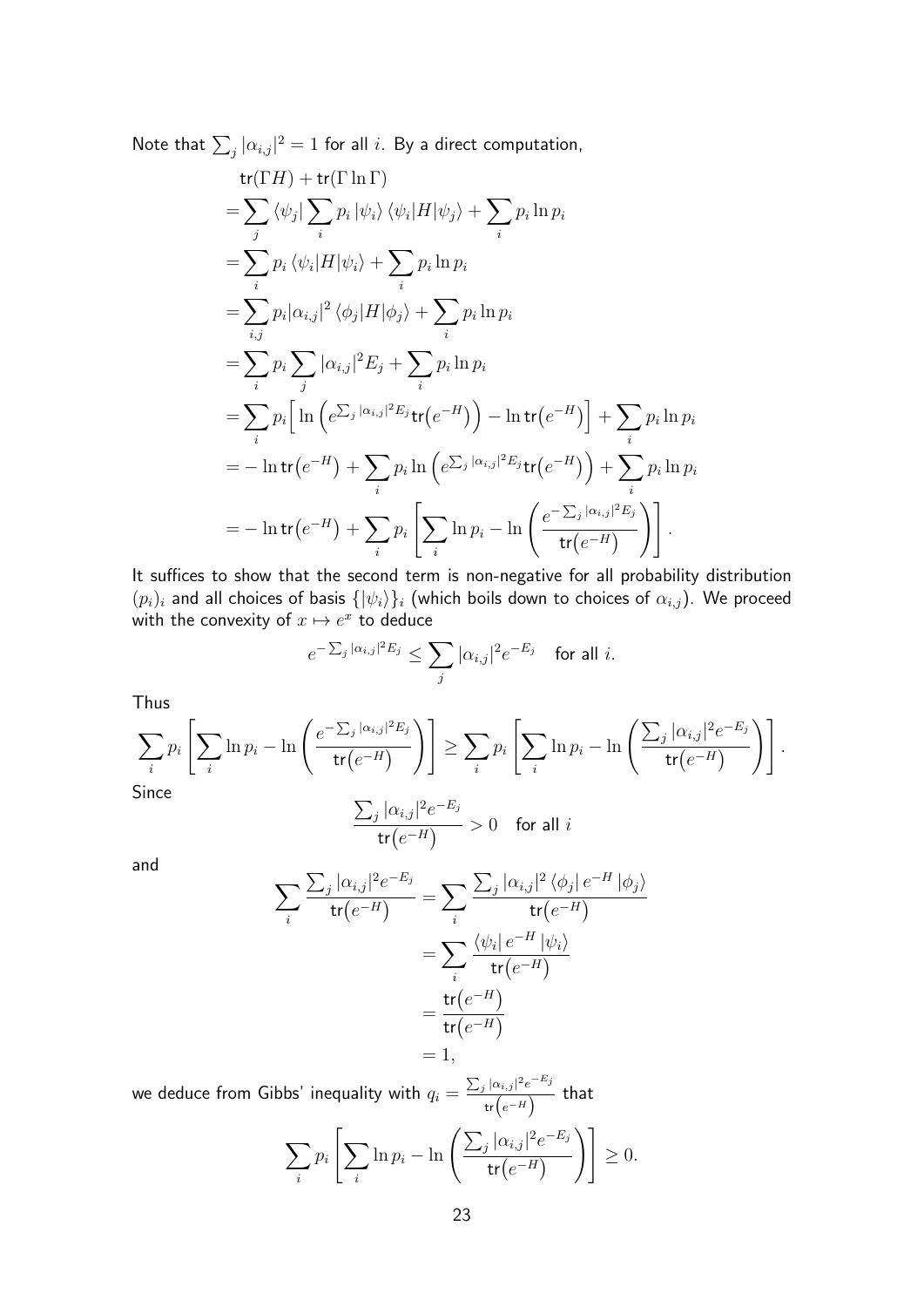This completes the proof.

#### 5.2.2 Upper bound by finite intervals

We can use Gibbs variational principle to give an upper bound on  $f(\beta, S)$  using the specific free energy of a modified Hamiltonian  $H_{\ell}^D$  on a finite system of  $\ell$  sites. Consider a spin chain of length  $\ell+2$  whose sites are indexed by  $0, 1, 2, \ldots, \ell, \ell+1$ . In the subspace of H consisting of the states  $|\psi\rangle$  such that the spins of the first and the last particles point maximally downwards, i.e.

$$
S_0^3|\psi\rangle=-S \quad \text{and} \quad S_{\ell+1}^3|\psi\rangle=-S,
$$

the action of  $H_\ell$  coincides with the following Hamiltonian.

$$
H_{\ell}^{D} = \sum H_{\ell} + 2S^2 + S(S_1^3 + S_{\ell}^3). \tag{5.6}
$$

Generally, for arbitrary states  $|\psi\rangle$ , we have

$$
\langle \psi | H_L^D | \psi \rangle \ge \langle \psi | H_L | \psi \rangle \,,
$$

which follows from the fact that  $2S^2\!+\!S(S_1^3\!+\!S_\ell^3)$  is a positive operator. For convenience, we also define

$$
f_{\ell}^{D}(\beta, S) := -\frac{1}{\beta \ell} \ln \operatorname{tr} e^{-\beta H_{\ell}^{D}}.
$$
 (5.7)

With a total spin chain length

$$
L = k(\ell + 1) + 1,
$$

we can decompose the original Hilbert space  $H$  into

$$
\mathbb{C}^{2S+1} \otimes \Big(\bigotimes_{x=1}^{\ell} \mathbb{C}^{2S+1}\Big) \otimes \mathbb{C}^{2S+1} \otimes \Big(\bigotimes_{x=1}^{\ell} \mathbb{C}^{2S+1}\Big) \otimes \mathbb{C}^{2S+1} \otimes \cdots \otimes \mathbb{C}^{2S+1} \otimes \Big(\bigotimes_{x=1}^{\ell} \mathbb{C}^{2S+1}\Big).
$$
\n(5.8)

This corresponds to subdividing the spin chain into k regular intervals of length  $\ell$  and adjacent intervals are separated by 1 site. This subdivision can be schematised as follows.

$$
\bullet-\underbrace{\bullet-\bullet-\cdots-\bullet}_{H_{\ell}^D}-\bullet-\underbrace{\bullet-\cdots-\bullet}_{H_{\ell}^D}-\bullet-\underbrace{\bullet-\cdots-\bullet}_{H_{\ell}^D}-\bullet-\cdots-\bullet-\underbrace{\bullet-\cdots-\bullet}_{H_{\ell}^D}-\bullet.
$$

Let

$$
\Gamma_\ell = \frac{e^{-\beta H^D_\ell}}{\mathop{\mathrm{tr}} e^{-\beta H^D_\ell}}
$$

be the density matrix on  $\left( \bigotimes_{x=1}^\ell \mathbb{C}^{2S+1} \right)$  which minimises the free energy associated with  $H_{\ell}^D$  as in [\(5.4\)](#page-21-0). Consider the state

$$
\Gamma = |-S\rangle \langle -S| \otimes \Gamma_\ell \otimes |-S\rangle \langle -S| \otimes \Gamma_\ell \otimes \cdots \otimes |-S\rangle \langle -S| \otimes \Gamma_\ell \otimes |-S\rangle \langle -S|.
$$
 (5.9)